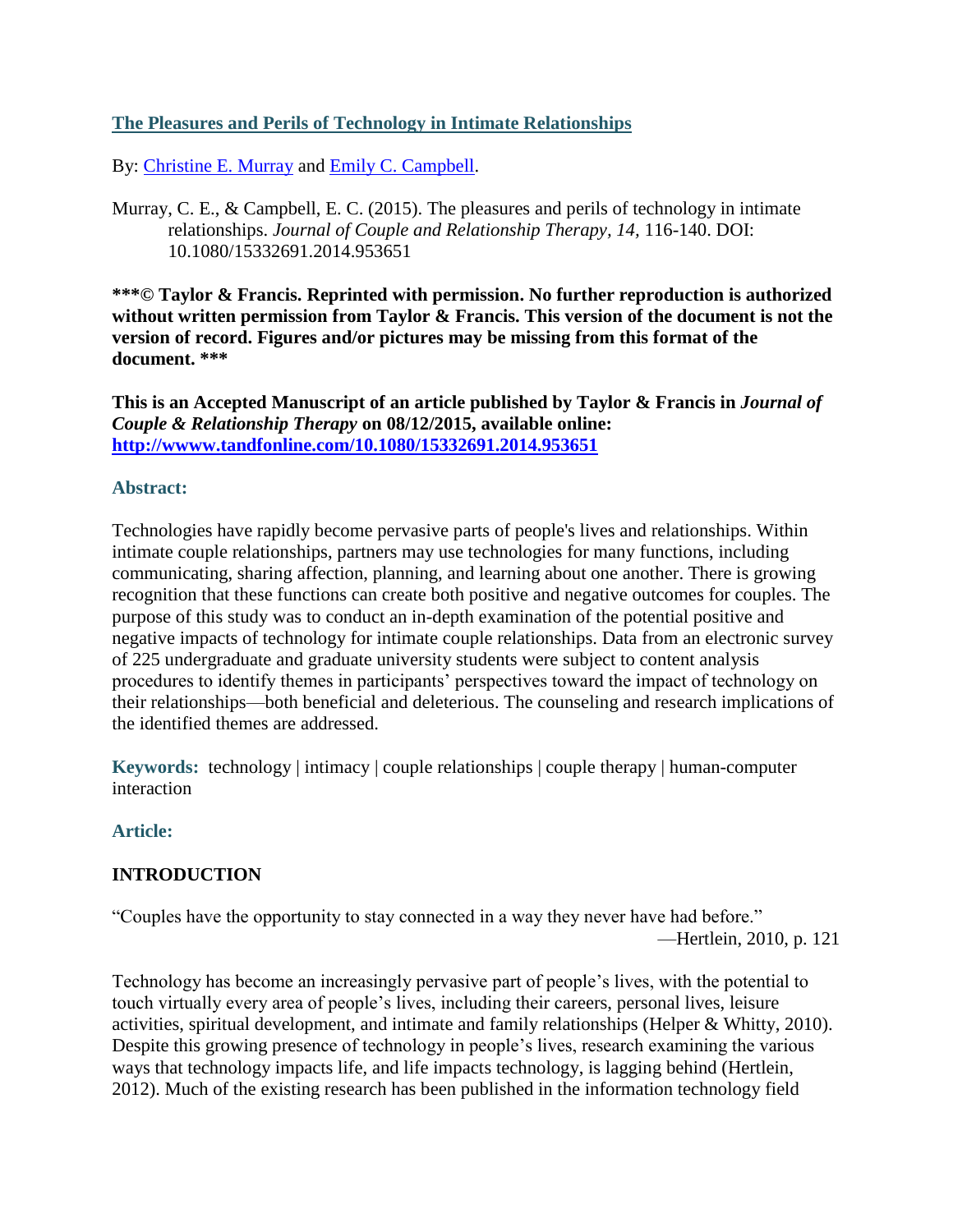(Hertlein), with the mental health professions having paid minimal attention to these impacts until recently. In particular, we currently have minimal research evidence that provides information about how people experience the impact of technology within their intimate relationships (Hertlein & Webster, 2008; Kerkof, Finkenauer, & Muusses, 2011). The purpose of this article is to present the results of a qualitative study examining participants' perspectives on the positive and negative impacts of technology on their intimate relationships.

## **LITERATURE REVIEW**

Technology permeates virtually every area of life in the United States. Data from the Pew Internet and American Life Project (Pew Research Center, 2013) demonstrate just how pervasive technology use is among adults today in the United States. The following statistics from this project provide examples of how many adults use various forms of technology: 85% of all adults use the Internet; 88% use e-mail; 91% own cell phones; 56% own smartphones; 73% send and receive text messages; 67% use social networking sites; and 8% use online dating websites (Pew Research Center, 2013). People use these technologies for a multitude of purposes related to their work and their personal lives.

One area in which people are impacted by technology is in their in- timate couple relationships. However, the impact of technology on couple relationships has received minimal research attention thus far, especially in the mental health professions (Hertlein, 2012). According to Helper and Whitty (2010), research is especially limited with regard to how couples ne- gotiate their use of online communications. Among the various aspects of technology's impact on relationships, internet infidelity has received greater research attention than other topics (Hertlein & Webster, 2008). In Hertlein and Webster's literature review of studies examining the negative impact of technology on couples, only eight articles were found. Most of these articles addressed limited aspects of the overall phenomenon, namely online relationships or online sexual activities, and they paid minimal attention to how couples use technology more broadly within their relationships. More recently, Blumer, Hertlein, Smith, and Allen (2013) conducted a content analysis of articles in 17 journals in the couple and family therapy field over a period of approximately 15 years. These researchers found that the aspect of technology's influence on couple relationships that received the most research attention was clinical practice, followed by cybersex and couples, which included infidelity.

Technology therefore has become a new dimension for couple therapists to understand and address in therapy. For example, online infidelity and other online sexual behaviors have been identified as critically important for couple therapists to address (Hertlein & Webster, 2008). In particular, it is essential for therapists to understand the impacts of technology on their clients so they can formulate counseling strategies to promote positive and reduce negative technology behaviors within their clients' relationships. Hertlein (2010) suggested that therapists should integrate technology into therapy with clients as another possible avenue for helping clients improve their intimacy and communication. However, due to the limited research on this topic, therapists may struggle to know how to help clients navigate technology-related issues.

Therefore, additional research is needed to examine the impact of technology on relationships in order to inform therapists' work with couples. Although the impact of technology on social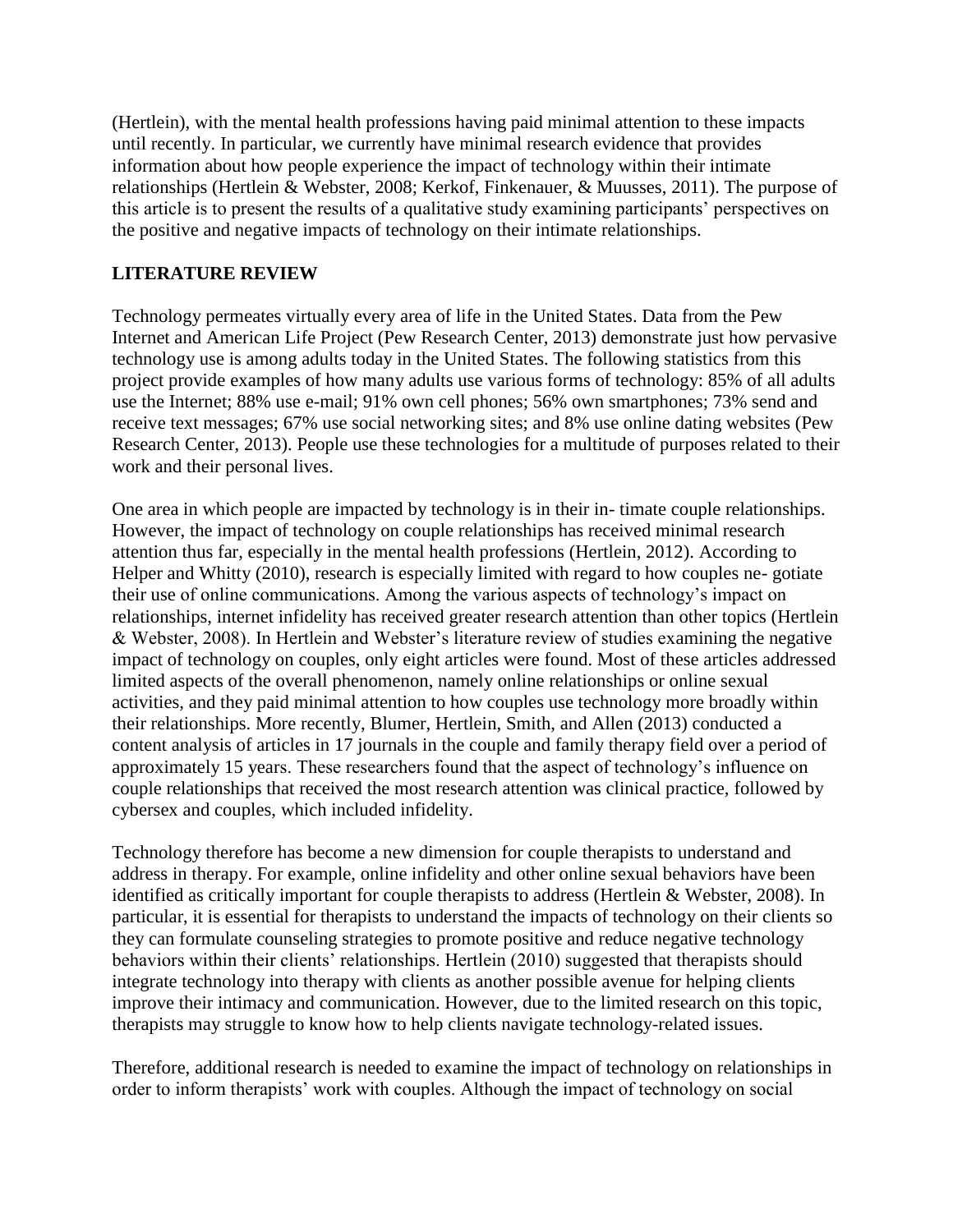relationships has been debated, it is likely that technology can serve both positive and negative roles in both facilitating and hindering closeness in relationships (Hertlein & Webster, 2008; Rasanen & Kouvo, 2007).

## **Potential Benefits of Technology for Intimate Relationships**

## **RELATIONSHIP FORMATION**

Adults are increasingly using technology to initiate new intimate relationships (Baker, 2002; Helper & Whitty, 2010; Hertlein, 2012; Sprecher, 2009). In particular, many couples use online dating sites and other Internet-based platforms to meet new prospective partners (Baker). Although online dating sites are often the first to come to mind when considering sources of meeting prospective partners through technology, new couples may meet in other ways, such as through listservs, discussion groups, social media platforms, and chatrooms (Baker; Helper & Whitty; Sprecher). In addition, some relationships in which partners meet in face-to-face settings progress through "Internet-assisted" processes, meaning that the partners use the Internet to facilitate their communication with and learning about one another (Sprecher, p. 768). These platforms can be effective forums for meeting people due to their ability to bring people with common interests together (Baker).

Many people find online forums for meeting new partners appealing due to the access it provides to people outside one's own social network, the ability to meet people even with time restrictions, and the opportunity to meet and communicate in a lower-pressure, less anxietyprovoking setting (Sprecher, 2009). Although some online relationships never progress to faceto-face contact, this transition is necessary for successful, long-term relationships in the real world (Sprecher). The transition of a relationship from online to face-to-face varies, especially based on the distance between the prospective partners and the availability of other resources (e.g., time and money; Baker, 2002).

# **FACILITATING LONG-DISTANCE RELATIONSHIPS**

Technology can help couples sustain long-distance relationships (Baker, 2002; Hertlein, 2010). For example, couples meeting online can communicate from virtually anywhere in the world. Also, couples who begin their relationships in the same area may be more likely to sustain their relation- ships if one partner moves far away because of the ability to stay connected through technology. Of course, couples can face challenges when transitioning from a long-distance relationship to living nearby, such as when one partner needs to leave behind work and/or social relationships to make this transition happen (Baker). However, couples may find creative ways of using technology to overcome these challenges, such as by searching for new employment online and staying in touch with friends and family members after moving using social networks.

## **SHARING INFORMATION AND INTERESTS**

Partners may use technology to share information and resources, including entertaining materials and news (Hertlein, 2010). In addition, partners may use technology to mutually engage in leisure activities, including watching TV and online gaming (Hertlein; Hertlein, 2012).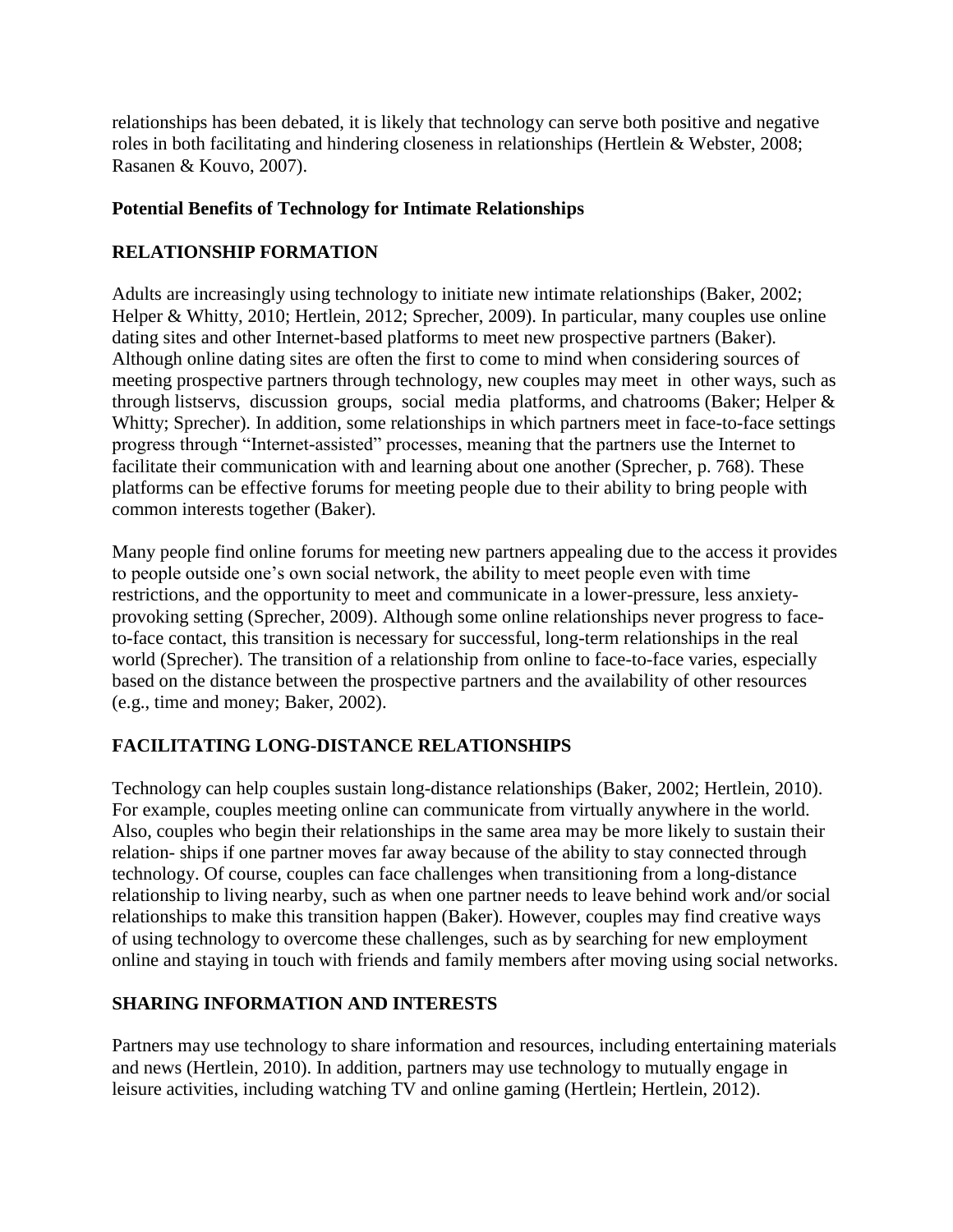Technologies also can be used to coordinate planning around leisure activities with significant others (Lanigan, 2009). Couples also can seek self-help information, such as articles, to help them learn ways to improve their relationships (Hertlein, 2010).

# **EXPRESSING SEXUALITY AND AFFECTION**

Many couples enjoy using technology to send affectionate messages to one another (Hertlein, 2010). Beyond expressing emotional affection, couples may use technology to enhance their physical intimacy. Some couples believe that their sexual relationships are enhanced when they mutually view sexual material together online (Hertlein, 2012). This also may lead couples to a greater level of trying new sexual activities together that they learn about via the Internet (Hertlein, 2012), potentially leading to a broader range of sexual behaviors within their relationships. Other couples also engage in cybersex, some before they meet in person (Baker, 2002).

## **PROVIDES COMMUNICATION CHANNELS**

Technology provides multiple channels through which partners can commu- nicate with one another (Baym, Zhang, Kunkel, Ledbetter, & Lin, 2007; Lanigan, 2009), helping couples stay connected when they cannot be together physically (Perry & Werner-Wilson, 2011). This can be especially helpful for couples who are busy and face multiple demands on their time and attention (e.g., work, school, parenting, and leisure interests; Hertlein, 2010). Couples can use both synchronous (i.e., when they communicate in real-time, such as with instant messaging and chat rooms) and asynchronous (i.e., when there is not necessarily and immediate back-and-forth communication pat- tern) means of communicating with one another using technology (Hertlein, 2012). Video-based forms of communication (e.g., Skype, Face Time, and other forms of video chat) may especially be valued because they provide partners with ways to see one another even when they are not together in person (Hertlein, 2012).

Technology-facilitated communication can help couples feel more connected and communicate effectively with one another (Perry & Werner- Wilson, 2011). Helper and Whitty (2010) suggested that couples often establish a set of rules regarding the use of technologies impacting their relationships, which they term "online netiquette" (p. 916), defined as "the (unspoken and spoken) rules about acceptable and unacceptable online activities" (p. 919). Partners within couples overall appear to be similar in their approaches to online netiquette, although differences in this area can become areas for conflict (Helper & Whitty).

## **Potential Challenges of Technology for Intimate Relationships**

Technology-based communication may be more superficial and/or confusing. Face-to-face communication and verbal communication (i.e., via the phone) are generally thought to be more effective at facilitating higher- quality relationships compared with text-only forms of communication (e.g., texting, email) (Baym et al., 2007). This view of technology-based communication as being more superficial and of a lower quality than other forms of communication was especially prevalent in earlier research, but increasingly researchers are examining the potential value of these interactions (Helper & Whitty, 2010).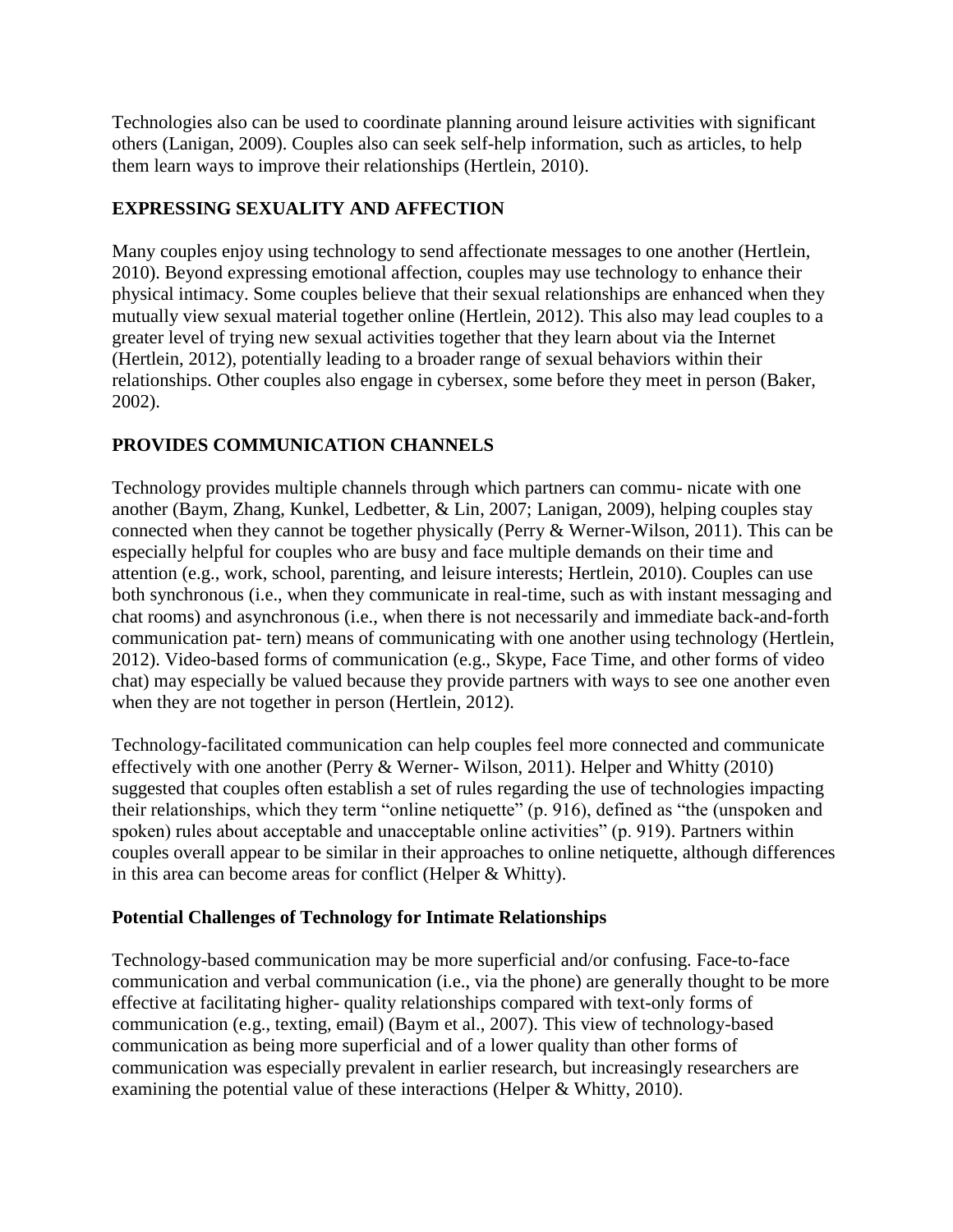In particular, early researchers focused on the fact that many forms of technology-facilitated communication do not allow people to express or observe nonverbal cues (Helper & Whitty, 2010). Technology-facilitated communication may be more likely to lead to miscommunications, when intonations in one's voice cannot be heard (Hertlein, 2010; Perry & Werner- Wilson, 2011). In addition, non–face-to-face communications provide limited information about social cues that help people to understand the context of communications (Perry & Werner-Wilson; Sprecher, 2009). Research suggests that technology-based communications may be more beneficial in the early stages of relationships but, if they are depended on too heavily in the later stages, they can have detrimental effects (Baym et al., 2007).

Due to the relative anonymity of technology-based communications, people may have less inhibitions in their behaviors when using technology com- pared with in their real lives and in face-to-face communications (Hertlein, 2010). People may be more likely to be dishonest in technology-based communications (Sprecher, 2009), and certain online behaviors are done in secret and easy to keep hidden from relationship partners (Hertlein & Webster, 2008). Also, it is important to note that dangerous behaviors may arise through technology within relationships, such as harassment, cyberstalking (i.e., "any behavior facilitated through electronic or computerized means that creates a sense of fear in its victim," Hertlein, p. 379), and other forms of aggression (Hertlein).

## **ACCESS TO OPPORTUNITIES FOR INFIDELITY**

A potential drawback to the perceived ease of initiating relationships via the Internet is that people may be quicker to leave relationships at the earliest signs of trouble, in that they view it as easy to find alternative partners (Sprecher, 2009). Technology can provide people with access to opportunities to engage in infidelity, both emotionally and sexually (in-person and virtually). Internet-based technology is unique due to its easy access, afford- ability, and the anonymous platform it provides (Manning, 2006). Specific behaviors may include developing an emotional connection with another person, sharing private details of one's life and/or relationship with someone, and engaging in cybersex or flirting (Helper & Whitty, 2010). Online affairs may be a byproduct of preexisting relationship problems (Young, Griffin- Shelley, Cooper, O'Mara, & Buchanan, 2000), but they also may present new challenges if there are no major problems prior to the onset of the affair.

Young et al. (2000) said, "Seemingly stable long-term relationships have never been faced with the challenge of private, inexpensive, and easily accessible cybersex and/or cyberaffairs" (p. 61). Some of the factors that Young et al. identified as making cyberaffairs especially exciting are the potential for cultural and geographic diversity of partners, the decreased feelings of inhibition that some feel when using electronic communication, the rapid development of intimacy and personal sharing, and the potential engagement in cybersex, or "two online users engaging in private discourse about sexual fantasies" (p. 60). Access to technology can facilitate secrecy that breeds infidelity (Hertlein, 2010). For example, it is typical for people to have passwords on their technology-based accounts and devices, providing them a means of communicating with others without their partners knowing (Hertlein).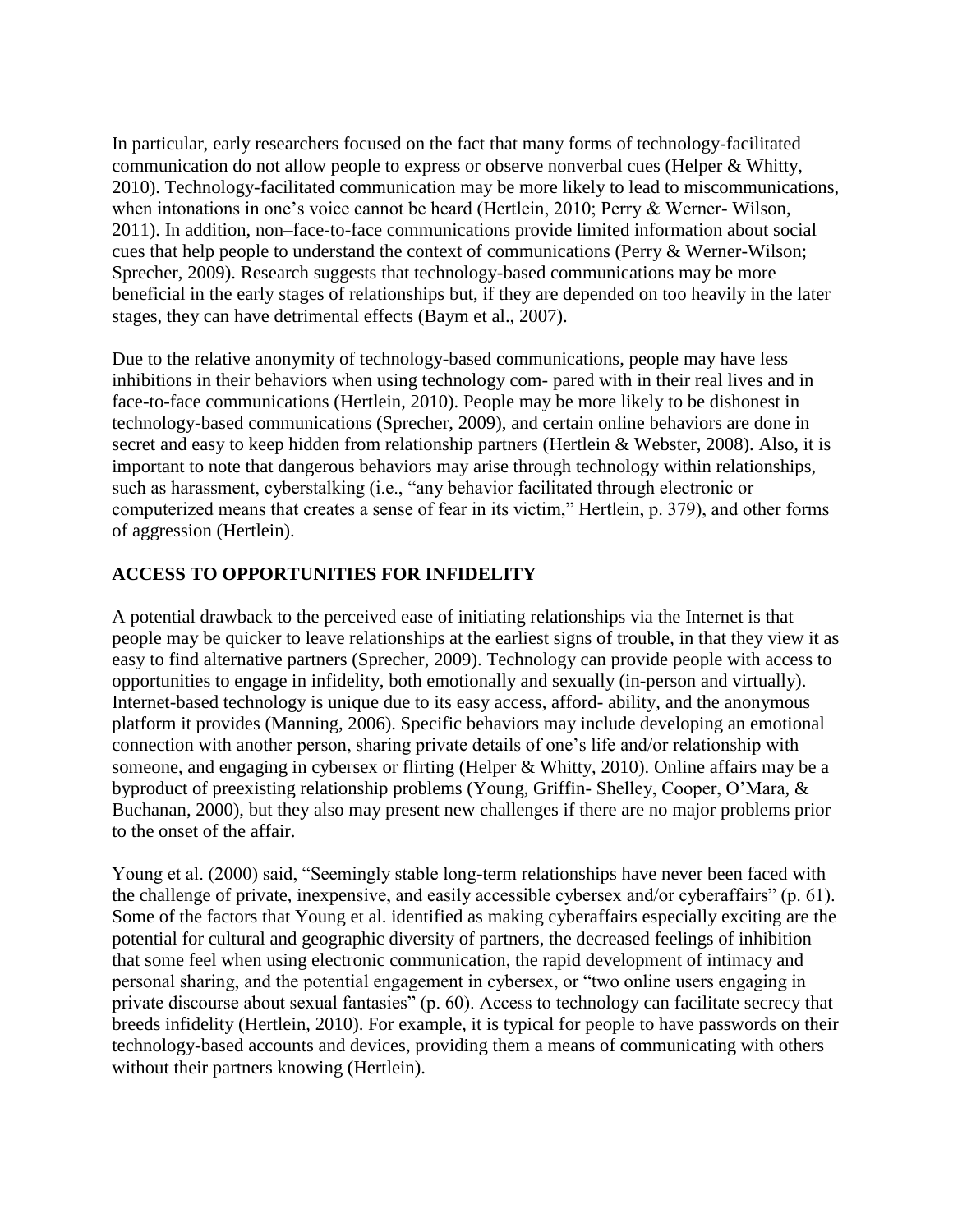People differ in the types of online behaviors they consider to be infidelity and to be unacceptable within intimate relationships (Whitty, 2005). However, many people view online infidelity to be just as damaging to relationships as in person infidelity (Whitty). In fact, some partners perceive online infidelity to be more emotionally connected than face-to-face infidelity (Hertlein, 2010). Even partners within a relationship may differ in their views of what actually constitutes an online infidelity. For example, although Helper and Whitty (2010) found that partners generally agreed that falling in love with another person (90% agreed) and engaging in cybersex (84% agreed) constituted infidelity, the rates were more diverse for other infidelityrelated behaviors (e.g., 69% agreed that their partner flirting with someone else would make them unhappy, and 59% agreed that their partner viewing pornography would make them unhappy).

## **ACCESS TO PORNOGRAPHY**

Easy access to pornography through technology presents another potential challenge to couples. Although it is possible that couples may engage in viewing online pornography together, it is thought to be more common for one partner to do so alone, often shrouded in secrecy (Manning, 2006). Many people find it problematic for their partners to engage in viewing pornography, online or otherwise (Manning). Existing research demonstrates that adults may experience a myriad of possible negative impacts from viewing pornography, and their partners, children, and other social relationships may be impacted as well (Manning).

## **MONITORING ONE ANOTHER**

Couples may use various forms of technology to monitor their partners' behaviors (Helper & Whitty, 2010). Forms of monitoring may include reading one's partner's e-mails, text messages, and instant messaging logs; reviewing the history of the partner's Internet browser; and using specially designed monitoring software (Helper & Whitty). Some monitoring may occur accidentally, such as if a partner sees their partner's e-mail if left open on a shared computer, but other forms require more intention and potential invasions of one another's privacy, such as breaking into a password-protected phone to read text messages (Helper & Whitty).

The multiple forms of communication available to couples may lead some partners to feel overly accessible and smothered (Hertlein, 2010). For example, higher amounts of time spent on Facebook may be linked to higher levels of jealousy (Papp, Danielewicz, & Cayemberg, 2012). Couples who monitor one another's behavior may be more likely to encounter negative information, and this behavior can be linked to negative relationship outcomes (Helper & Whitty, 2010). In particular, people may monitor their partners to see if their partners are engaging in infidelity (Helper & Whitty). Most partners within couples appear to be similar in their use of online monitoring behaviors. For example, among the sample studied by Helper and Whitty, nearly three-quarters of the couples had similar rates of monitoring behaviors (i.e., 56% of couples did not show any monitoring, and both partners used these behaviors in 17% of couples). This left approximately one-fourth of couples in which only one partner monitored the other. People whose partners are much more technology-savvy than they are may need to be more cautious to ensure that their partners are not using their technological knowledge to track them if they do not want them to do so (Hertlein).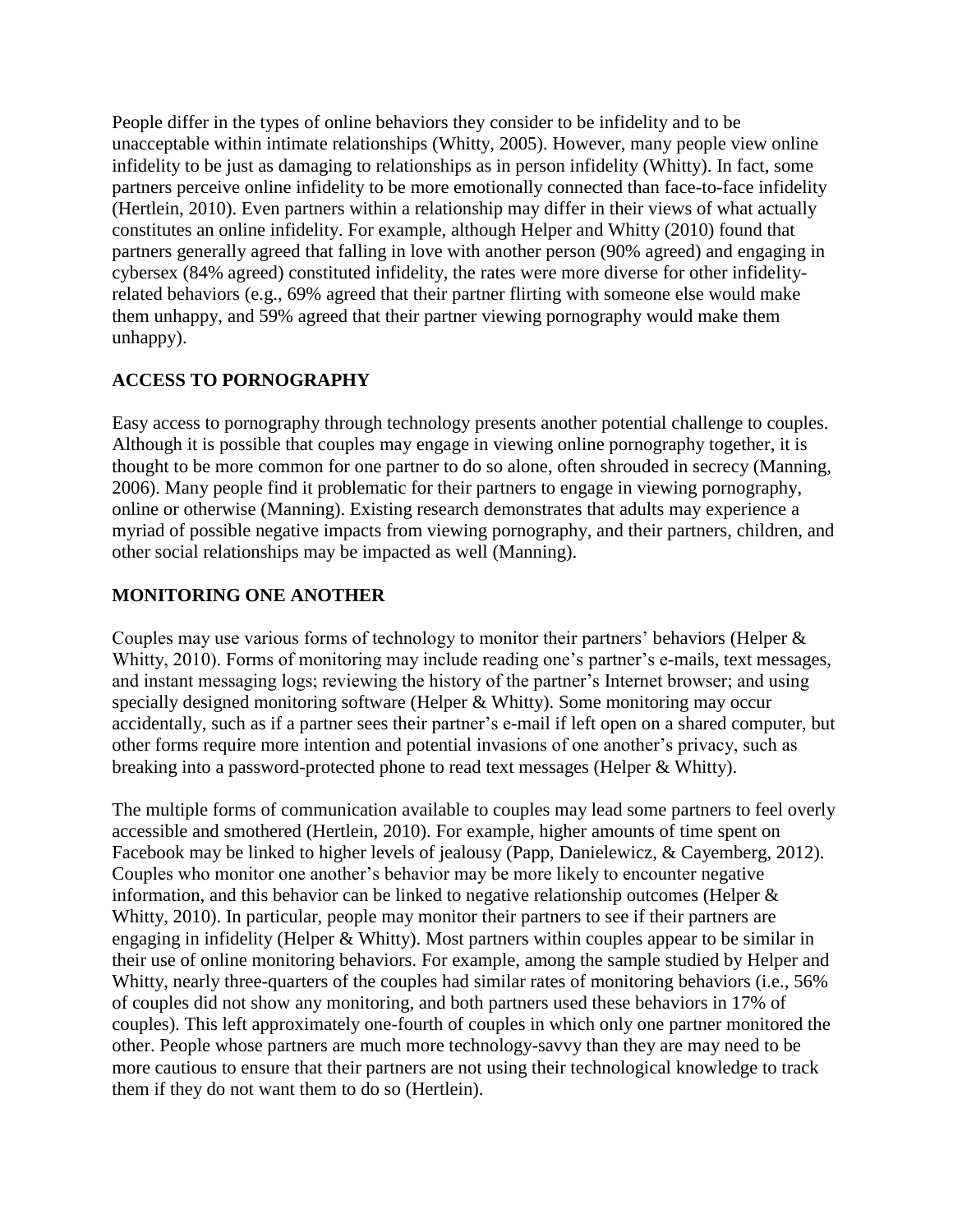### **RELATIONSHIP ABUSE PERPETRATION**

Technology can serve as another platform for violent relationship partners to control and abuse their partners (Schnurr, Mahatmya, & Basche, 2013). Some of the abusive tactics that partners can use via technology include sending abusive text messages, spreading rumors through social media channels, and stalking (Schnurr et al., 2013). The role of technology in intimate partner violence is only now beginning to be understood, and therapists and others who work with clients impacted by abuse will need to be forward-thinking in developing ways to address this issue in interventions and prevention programs.

### **OVERUSE**

It is difficult to develop a clear-cut definition of "overuse" of the Internet and other forms of technology for many reasons. For instance, some people are required to use technology heavily for their work and other roles in life. Overuse is likely a subjective concept that will vary based on a person's views on the ways they use technology and the extent to which technology is integrated into their lives. Internet overuse can lead to cognitive and emotional symptoms, such as loneliness, anxiety, and depression (Kerkof et al., 2011).

One form of technology that appears to be potentially prone to overuse is video gaming (Coyne, Busby, Bushman, Gentile, Ridge, & Stockdale, 2012). Because gaming requires a high level of user engagement and attention, the user is less able to concentrate on anything other than the game—including their relationship—during use (Coyne et al.). Further, the violent con- tent of many video games may predict aggression within users' intimate relationships (Coyne et al.). Conflicts can arise when couples have disagreements about one or both partners' overuse of technology in general or specific forms of technology (e.g., gaming or pornography; Hertlein, 2012). Overuse of technology also can lead to financial problems (Hertlein; Hertlein & Webster, 2008), such as from the costs of gaming programs, the expense of using the devices themselves, and if a partner engages in excessive online shopping.

It is likely that the degree to which partners are similar in their views of their own and their partners' potential overuse of technology is where potentially problematic dynamics arise (Helper & Whitty, 2010). In Helper and Whitty's survey of 2,401 adults in the United Kingdom, 57% of the participants viewed themselves and their partners as similar (i.e., they said that either they both had unproblematic use or neither did). The remaining 43% of participants indicated dissimilar usage of the Internet (i.e., they said that one partner's use was not problematic, but the other one's was). Kerkof et al. (2011) studied the impact of compulsive Internet use on marital satisfaction among a sample of newlywed couples in the Netherlands. The findings demonstrated the negative impacts that compulsive Internet use can have on couple relationships. More compulsive Internet use was associated with lower levels of intimacy and passion and higher levels of feeling excluded. In addition, people who compulsively used the Internet were more likely to conceal their behaviors from their partners. They concluded that "our results suggest that compulsive Internet use has deleterious effects on relationship quality" (p. 164).

#### **DISTRACTION**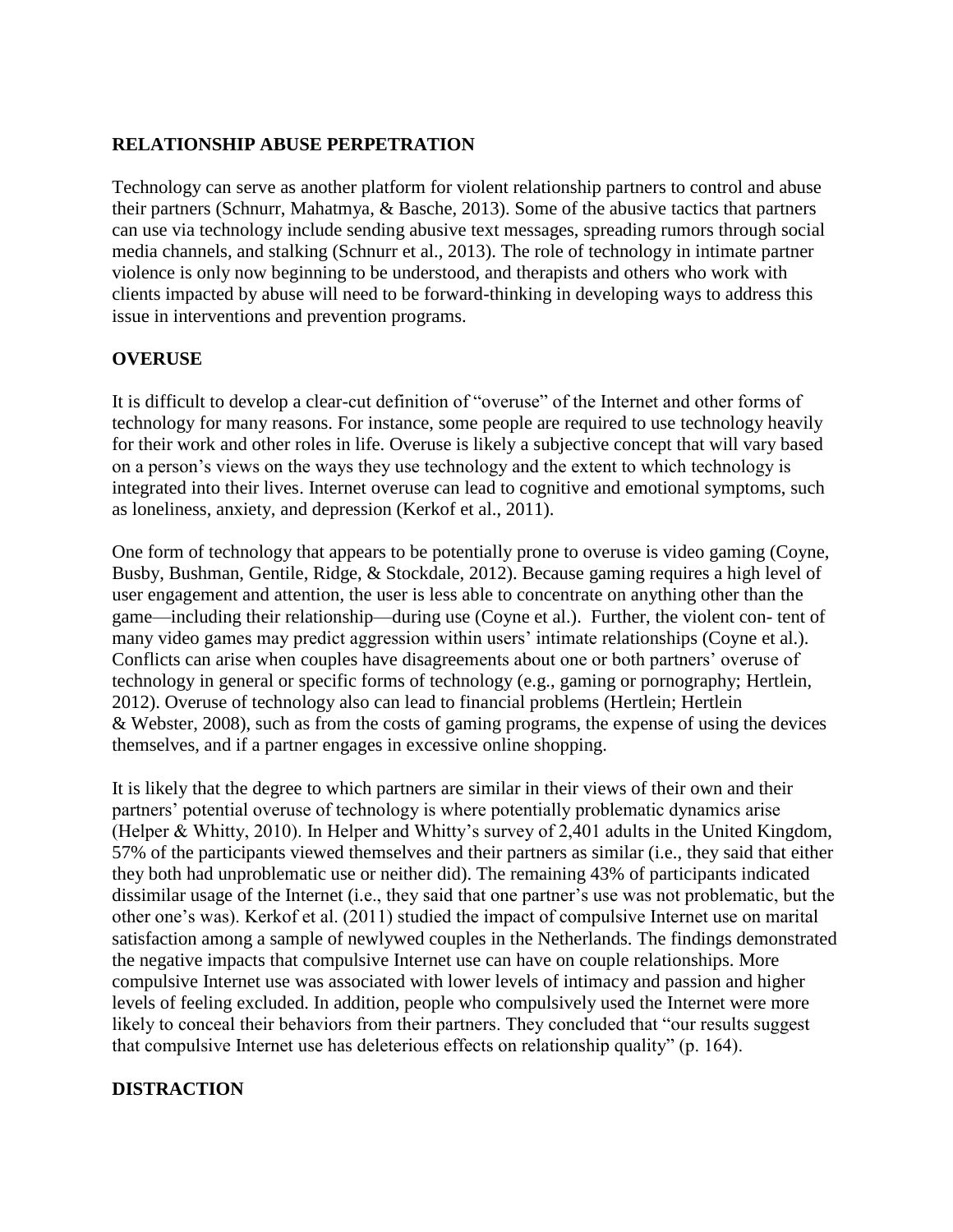Technology can present a significant demand upon partners' time and attention that can detract from the availability of these resources for their relationships (Hertlein, 2010, 2012). Many people feel compelled to address the intrusions of technology (e.g., a ringing phone or a text message) even when they are engaged in other activities and a response is not truly urgent (Hertlein, 2010). Some partners even intentionally engage in technology use to avoid interacting with their partners (Hertlein, 2010). The Internet is a complicated technology, in that many people use it for essential tasks and information (e.g., related to work), but they can easily be led to pursue other activities and uses that are non-essential and carry potentially negative consequences (Kerkof et al., 2011). Overall, technology can serve to divert people's time, energy, and attention from their intimate relationships.

The literature reviewed in this section supports the notion that technology has profoundly impacted the way that couples relate to one another, and couples may experience both positive and negative impacts of technology on the quality of their relationships. Nonetheless, a need remains for additional research that comprehensively examines the impact of technology on couple relationships. Therefore, the researchers examined qualitative data to deter- mine the various ways that technology provided both intimacy-enhancing and intimacy-hindering influences on participants' relationships.

## **METHODOLOGY**

Two research questions guided this study. The first question was, "What are the perceived benefits of technology within the context of people's intimate relationships?" The second question was, "What are the perceived negative impacts of technology within the context of people's intimate relationships?" To answer those questions, this study involved an electronic survey of undergraduate and graduate students at a mid-sized public university in the southeastern United States. The survey combined two main sections. First, the researchers created an assessment instrument to measure the impact of technology use on couple relationship intimacy and the development of that assessment instrument will be described in a separate article elsewhere. Second, the survey contained open-ended questions asking participants to describe their perspectives on the impacts of technology on their relation- ships. This article presents only the results of the qualitative data collected in response to these questions.

#### **Sample Recruitment**

Participants were recruited via e-mail, and all were undergraduate or graduate students at a midsized (i.e., approximately 18,000 students) public university in the southeastern United States. The researchers obtained a list of 3,000 randomly selected student e-mail addresses from the University Office of Institutional Research. The number of 3,000 students was selected in order to obtain a sample that would have sufficient statistical power for the quantitative components of the study (reported elsewhere) and yet also obtain a manageable amount of data for the qualitative components of the study. The final sample should be considered a convenience sample, in that it is not possible to determine how many of the original 3,000 students contacted actually were eligible to participate in the study. To participate, students had to report being involved in a committed, monogamous relationship, and this information is not tracked by the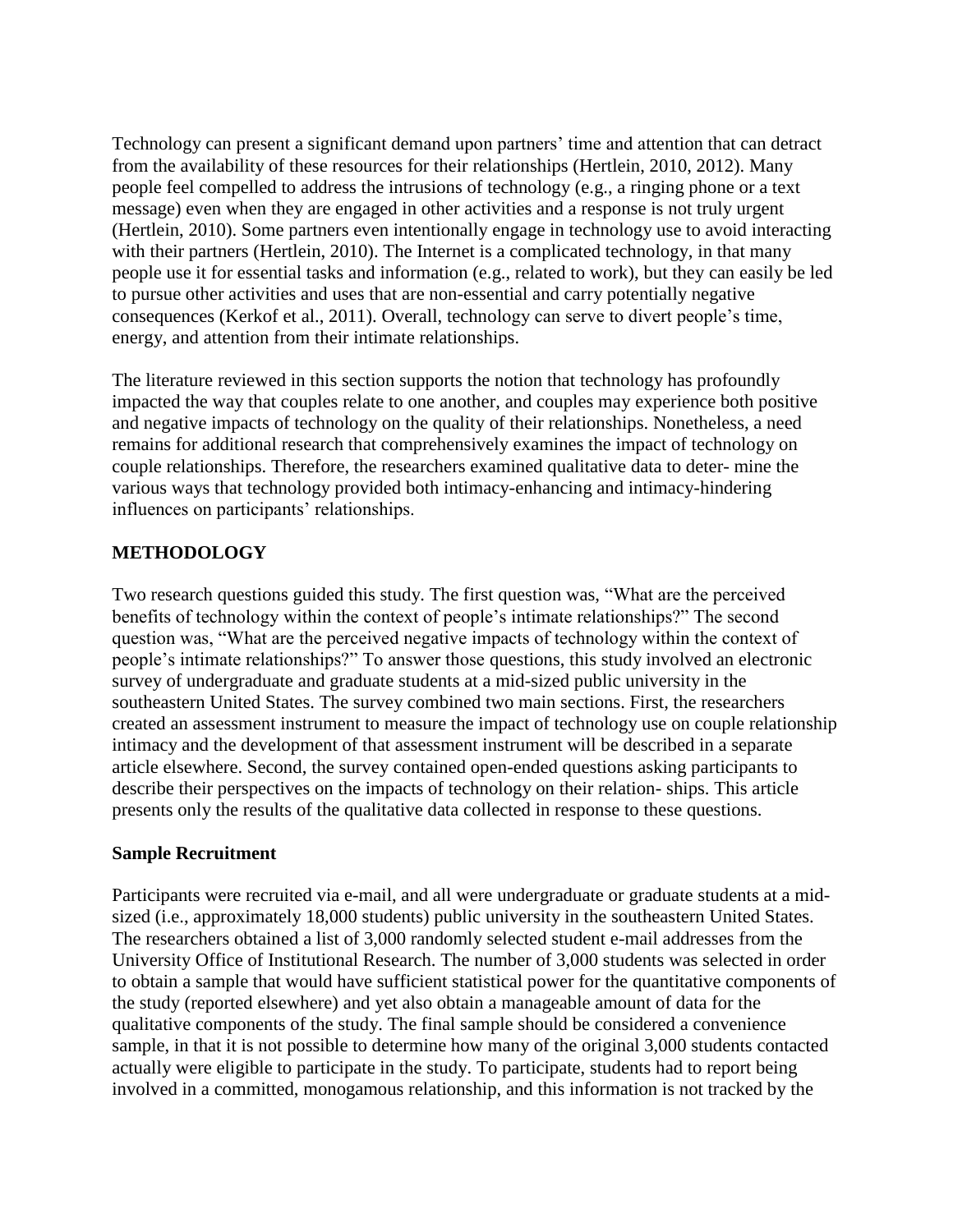university. Each prospective participant was e-mailed weekly for up to 3 weeks with invitations to participate. Participants had the option to enter a drawing for one of two \$50 store gift cards as an incentive for participation.

## **Participants**

Although 319 people completed at least some part of the survey, 225 participants completed the full survey and were included in the final data analyses. Participants ranged in age from 18 to 78 years old ( $M = 27.9$ ,  $SD = 10.67$ ). Their partners' reported ages ranged from 17 to 76 years old  $(M = 28.9, SD = 10.87)$ . The mean length of participants' relationships was 5.4 years (*SD* = 7.1). The geographical distance between participants and their partners varied, with the distance of partners not living together ranging from 1 mile to 3,000 miles (*M* = 215.5, *SD* = 521.9). Other demographic characteristics are summarized in Table 1.

## **Survey Procedures and Questions**

The survey was hosted on a secure Internet-based survey-hosting platform, Qualtrics. Participants were required to indicate agreement with the informed consent document before they could enter the remainder of the survey. Sur- vey responses were anonymous. Participants could enter the drawing for the gift cards in a manner that kept their identifying information completely separate from their survey responses. The survey contained a demographic questionnaire, the quantitative assessment components that are being reported elsewhere, and a series of open-ended questions. Although the survey contained a series of open-ended question, only the following questions were selected for inclusion in the data analyses: "Please list the top three ways that you believe that technology BENEFITS your relationship with your partner"; "Please list the top three ways that you believe that technology HURTS your relationship with your partner"; "Please describe the top three ways that you think relationships in society are different today than ten years ago based on technology advances that have happened during that time"; and "Please list any other thoughts you have related to how you think technology impacts romantic relationships in society today." The other open-ended questions did not specifically address this study's guiding research questions and therefore were excluded from further analyses. Participants had unlimited space in which to respond to these questions. However, most participants provided responses in a list format, which influenced the decisions made for the data analyses, as described next.

## **Data Analyses**

Because of the nature of the data used in this study (i.e., a large set of responses that were typically provided in a list format), the data analyses followed a basic content analysis procedure (Stemler, 2001). Stemler described content analysis as a "systematic, replicable technique for compressing many words of text into fewer content categories based on explicit rules of coding" (para. 1). Content analysis is useful for identifying categories in a large dataset, and its flexible research design can be adapted to fit a variety of research questions (Elo & Kyngas, 2008). All of the data from participants' responses to the four questions listed above were entered into a database. In sum, a total of 803 responses were entered into the database. To facilitate the coding of the data, the researchers decided that the coding unit would be each list item or sentence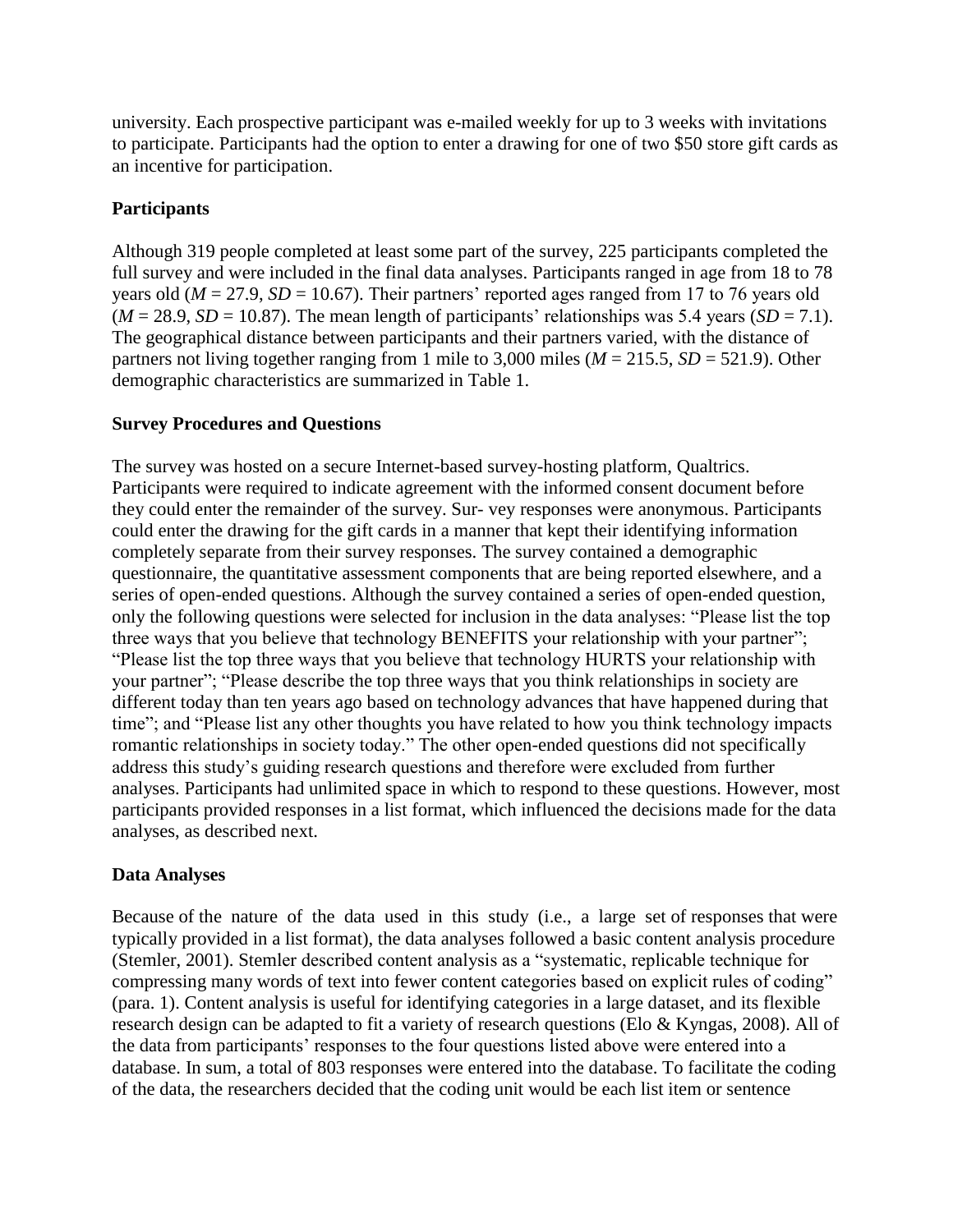within each response. Therefore, most responses contained more than one coding unit. We used a multistep process to identify the major themes in participants' responses. These themes then became the codes and subcodes to use for the content analysis. First, we read through the entire dataset to notice general impressions. Second, we went through each statement and created a list of the main ideas contained in each of the statements, and all new ideas were added to this list. Third, we reviewed the list of main ideas and consolidated similar themes to create the draft of the final set of categories and codes. Fourth, we applied this draft coding scheme to a smaller portion of the data to ensure a good fit with the data. Fifth, we coded each statement to record the code that best reflected each coding unit. Finally, we used descriptive statistics to calculate the frequency that each code and subcode was mentioned. Although it is typical to use two or more coders for content analysis (Stemler), only one coder coded all of the coding units, in that we determined that the format of participants' responses (i.e., listed items or brief sentences) would facilitate easy identification of the most appropriate codes. To support the validity of our codings, we provide illustrative participant quotes for each category in the Results section.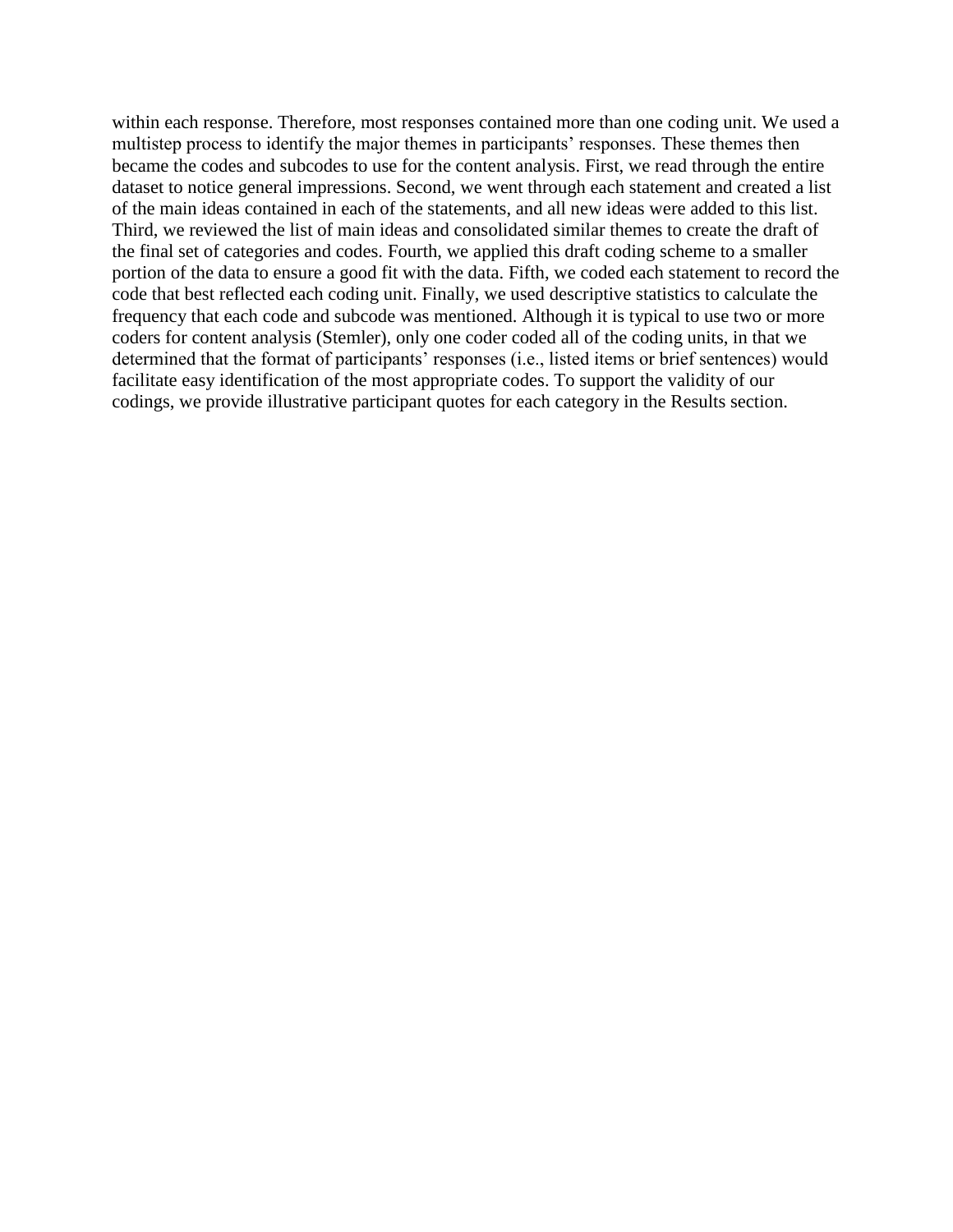| Characteristic                                          | n              | %    |
|---------------------------------------------------------|----------------|------|
| Participants' gender                                    |                |      |
| Male                                                    | 45             | 20.0 |
| Female                                                  | 177            | 78.7 |
| Other (e.g., transgender)                               | 3              | 1.3  |
| Partners' gender                                        |                |      |
| Among male participants                                 |                |      |
| Male                                                    | 7              | 15.6 |
| Female                                                  | 38             | 84.4 |
| Among female participants                               |                |      |
| Male                                                    | 165            | 93.2 |
| Female                                                  | 12             | 6.8  |
| Participants' racial/ethnic backgrounds <sup>*</sup>    |                |      |
| African American                                        | 32             | 14.2 |
| Asian                                                   | 7              | 3.1  |
| Caucasian                                               | 176            | 78.2 |
| Latino/Hispanic                                         | 12             | 5.3  |
| Native American                                         | 3              | 1.3  |
| Other                                                   | 9              | 4.0  |
| Partners' ethnic backgrounds <sup>*</sup>               |                |      |
| African American                                        | 37             | 16.4 |
| Asian                                                   | 5              | 2.2  |
| Caucasian                                               | 174            | 77.3 |
| Latino/Hispanic                                         | 6              | 2.7  |
| Native American                                         | 4              | 1.8  |
| Pacific Islander                                        | 2              | 0.9  |
| Other                                                   | 6              | 2.7  |
| Participants' highest level of completed education      |                |      |
| High school degree                                      | 79             | 35.1 |
| Associate's degree                                      | 26             | 11.6 |
| Bachelor's degree                                       | 59             | 26.2 |
| Master's degree                                         | 45             | 20.0 |
| Doctoral degree                                         | 4              | 1.8  |
| Other                                                   | 12             | 5.3  |
| Relationship status                                     |                |      |
| Casual dating                                           | 7              | 3.1  |
| <b>Exclusive dating</b>                                 | 107            | 47.6 |
| Engaged                                                 | 25             | 11.1 |
| Married                                                 | 73             | 32.4 |
| Domestic partnership                                    | 11             | 4.9  |
| Other                                                   | $\overline{2}$ | 0.9  |
| Living arrangements                                     |                |      |
| Live with partner                                       | 105            | 46.7 |
| Do not live with partner                                | 99             | 44.0 |
| Other living arrangements                               | 20             | 8.9  |
| Participation in couple counseling with current partner |                |      |
| Currently in couple counseling                          | 5              | 2.2  |
| Any past experience in couple counseling                | 30             | 13.3 |

|  |  | TABLE 1 Participants' Demographic Characteristics |
|--|--|---------------------------------------------------|
|  |  |                                                   |

Note. \*Participants could select more than one option for ethnic background.

#### **RESULTS**

This section describes the themes in participants' responses regarding the perceived benefits and negative impacts of technology on their intimate relationships. A total of 1,455 units were coded, with 723 reflecting perceived benefits of technology and 732 reflecting perceived negative impacts of technology for intimate relationships.

#### **Perceived Benefits of Technology for Intimate Relationships**

Table 2 lists the categories and subcategories of perceived benefits of technology, including the frequency of each category being mentioned in the participants' responses. Additional information about each category is presented after Table 2, including a description of each category and sub- category, along with selected illustrative participant quotes.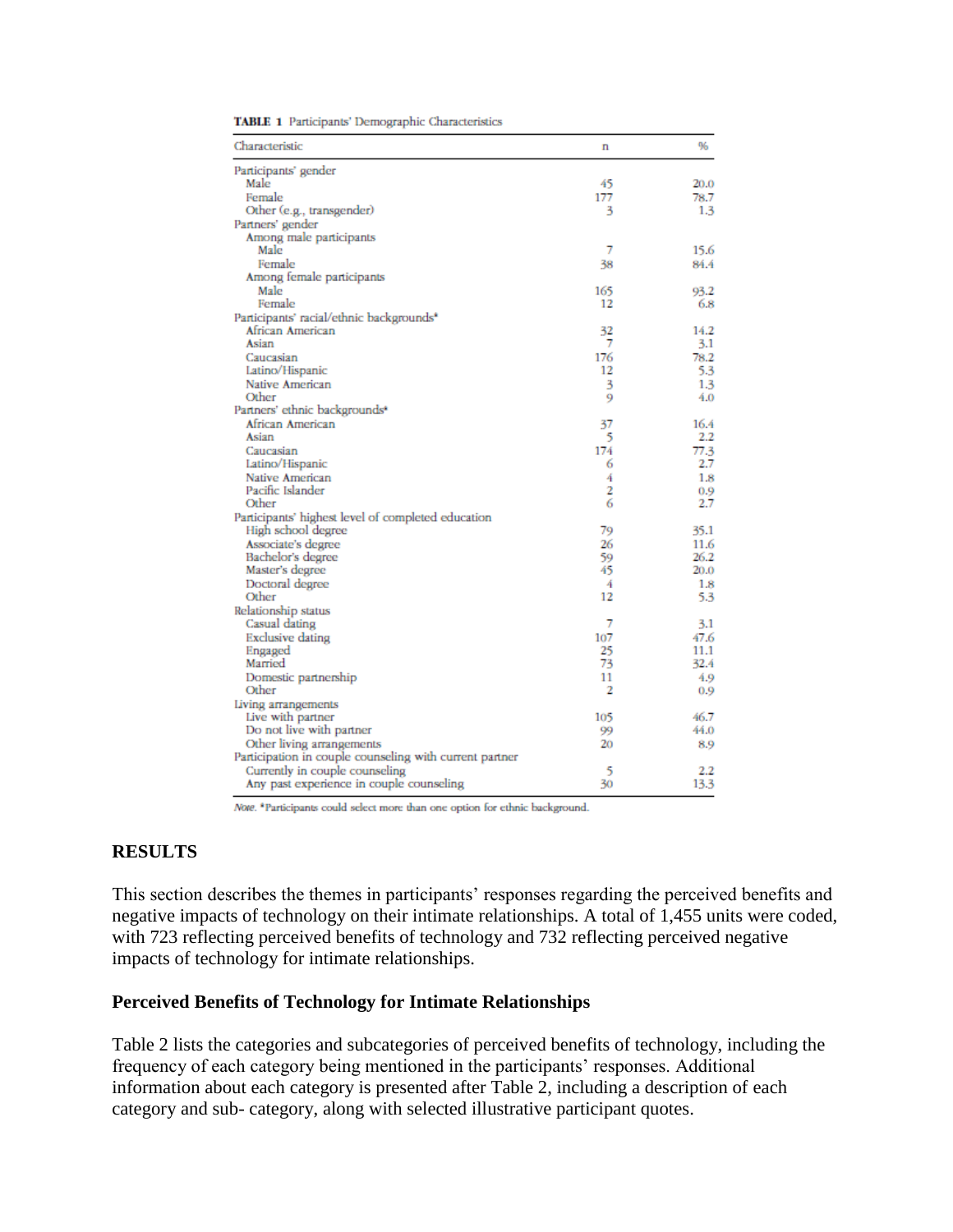| Category; subcategories, if applicable               | Frequency |
|------------------------------------------------------|-----------|
| Communication                                        | 324       |
| Keeping in contact (not long-distance relationships) | 185       |
| Sharing news and information                         | 52        |
| Provides multiple communication cbannels             | 48        |
| Other communication benefits                         | 39        |
| Facilitates long-distance relationships              | 98        |
| Life management and planning                         | 83        |
| Within relationship                                  | 76        |
| Other life management                                |           |
| Intimacy and affection                               | 67        |
| Leisure and relaxation                               | 53        |
| Meeting online                                       | 40        |
| Learning about one's partner                         | 32        |
| Connections to social support                        | 20        |
| Preserving relationship memories                     |           |
| Total Perceived Benefits Codes                       | 723       |

TABLE 2 Frequencies of Perceived Benefits of Technology Category Code

Note. Primary codes are in regular text; subcodes, when applicable, are in italicized text.

### **COMMUNICATION BENEFITS**

These are the most frequently cited benefits related to various ways that technology helps couples communicate with one another.

*Keeping in contact.* This subcategory related to the benefits that technology offers couples to help them keep in touch and stay in contact when not physically together (e.g., "Easy to communicate when we are at work and school"). Participants noted that technology is useful for making their partners accessible to them (e.g., "It is easy to reach him quickly"). This category did not include statements related to keeping in contact within long-distance relationships, as those statements were separated out for a unique category, described next.

*Sharing news and information.* Participants noted that technology pro- vides channels for them to share news and discussion topics with one an- other (e.g., "Helps us discover new topics for discussion, lets us share ideas instantly"). In addition, some participants said that technology provides a means of helping them stay connected to their interests outside of their relationships, which they can then discuss with their partners.

*Provides multiple communication channels.* This category included statements about technology providing multiple modes of communication with one another, including both public and private forms of communication. For example, participants mentioned the benefits of using "texting when unable to talk" and "Skype so we can see each other." This category was differentiated from the *keeping in contact* category because statements coded into the *multiple communication channels* category reflected the numerous types of technology platforms that partners can use to communicate*,* whereas the *keeping in contact* category reflected the more general use of technology to stay in touch.

*Other communication benefits.* This subcategory included the communication benefits-related statements that did not fall directly into one of the other subcategories (e.g., "communication" and "It's a form of communication—I would think most ways of communicating are beneficial").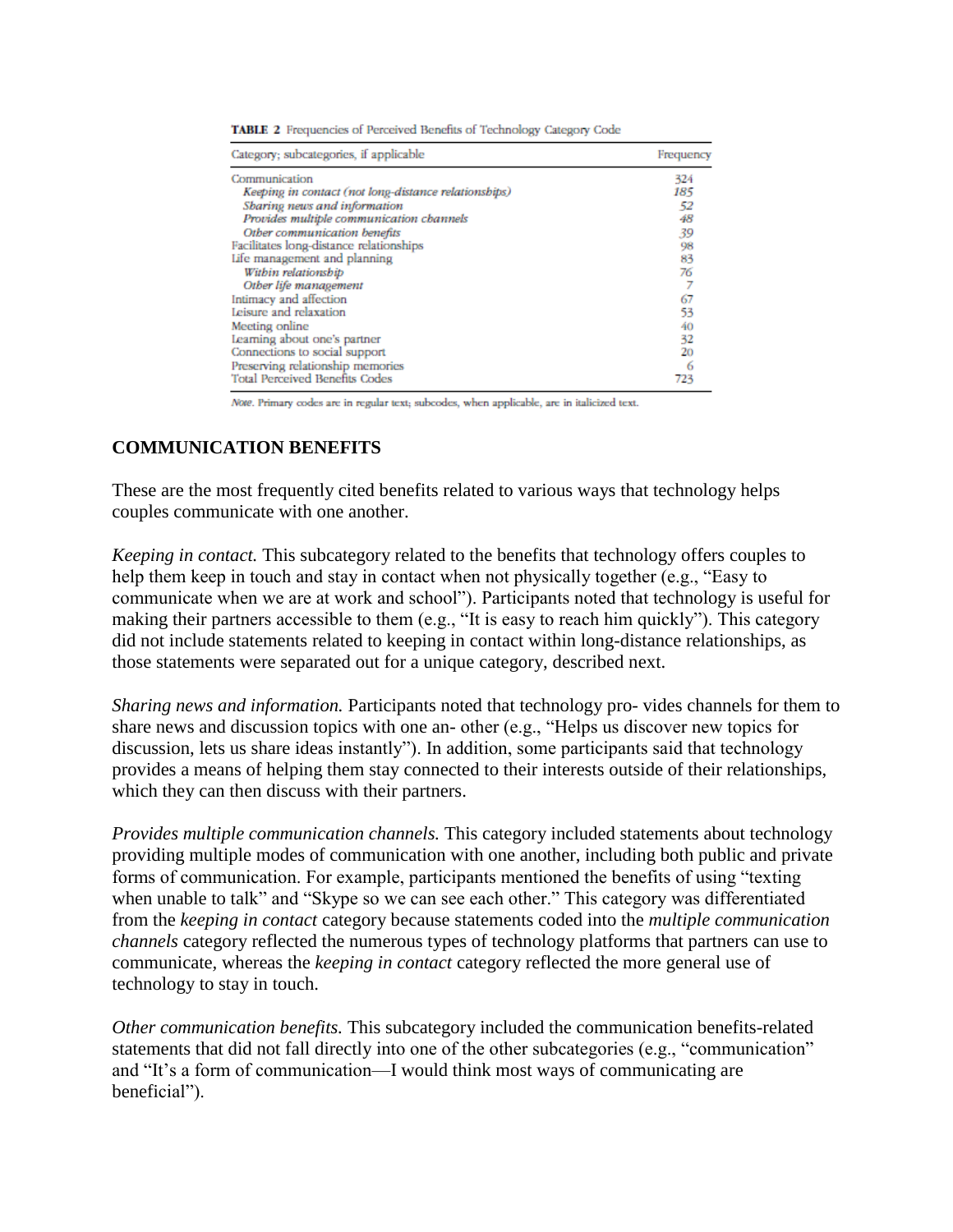## **FACILITATES LONG-DISTANCE RELATIONSHIPS**

Long-distance relationships emerged as a distinct category of benefits, al- though the benefits for long-distance relationships overlapped with other categories of benefits. To keep the categories distinct, only statements that specifically addressed the use of technology when partners are at a geo- graphical distance from one another were coded into this category. Example statements included the following: "Since we are currently in a long distance relationship, any form of technology that keeps us in touch is beneficial" and "Allows us to communicate from a distance, we miss each other more, we look forward to seeing each other in person"). This category addressed short-term geographical separations as well (e.g., "Keeping in touch when traveling apart").

## **LIFE MANAGEMENT AND PLANNING**

Participants mentioned that technology can help people manage responsibilities and make plans within their intimate relationships.

*Within the relationship.* Most of the life management and planning benefits statements related to direct planning and logistical benefits between partners within their relationships. The following quotes reflected some of the ways that participants used technology to manage pragmatic details: "Communications when phone call is not possible for daily scheduling," "Quick texts to see where he is to meet up with him," and "Can send grocery lists via smart phone/text."

*Other life management.* A small number of statements addressed ways participants used technology to manage other parts of their lives to create more time and energy for their relationships (e.g., "Internet courses have freed up time for me to spend with my husband").

## **INTIMACY AND AFFECTION**

This category included statements regarding participants' use of technology to promote sexuality, intimacy, affection, and flirtation within their relation- ships. Sample participant quotes are as follows: "He can surprise me with sweet messages," "We e-mail love letters," and "Use it to make each other feel special, I love you's and miss you's").

## **LEISURE AND RELAXATION**

Participants noted that they enjoyed that technology promotes entertainment, leisure, relaxation, laughter, and fun within their relationships. As examples, participants said, "Helps us spend time together (watching movies on lap- top)," "Bonding through games," and "We entertain each other with funny things online."

#### **MEETING ONLINE**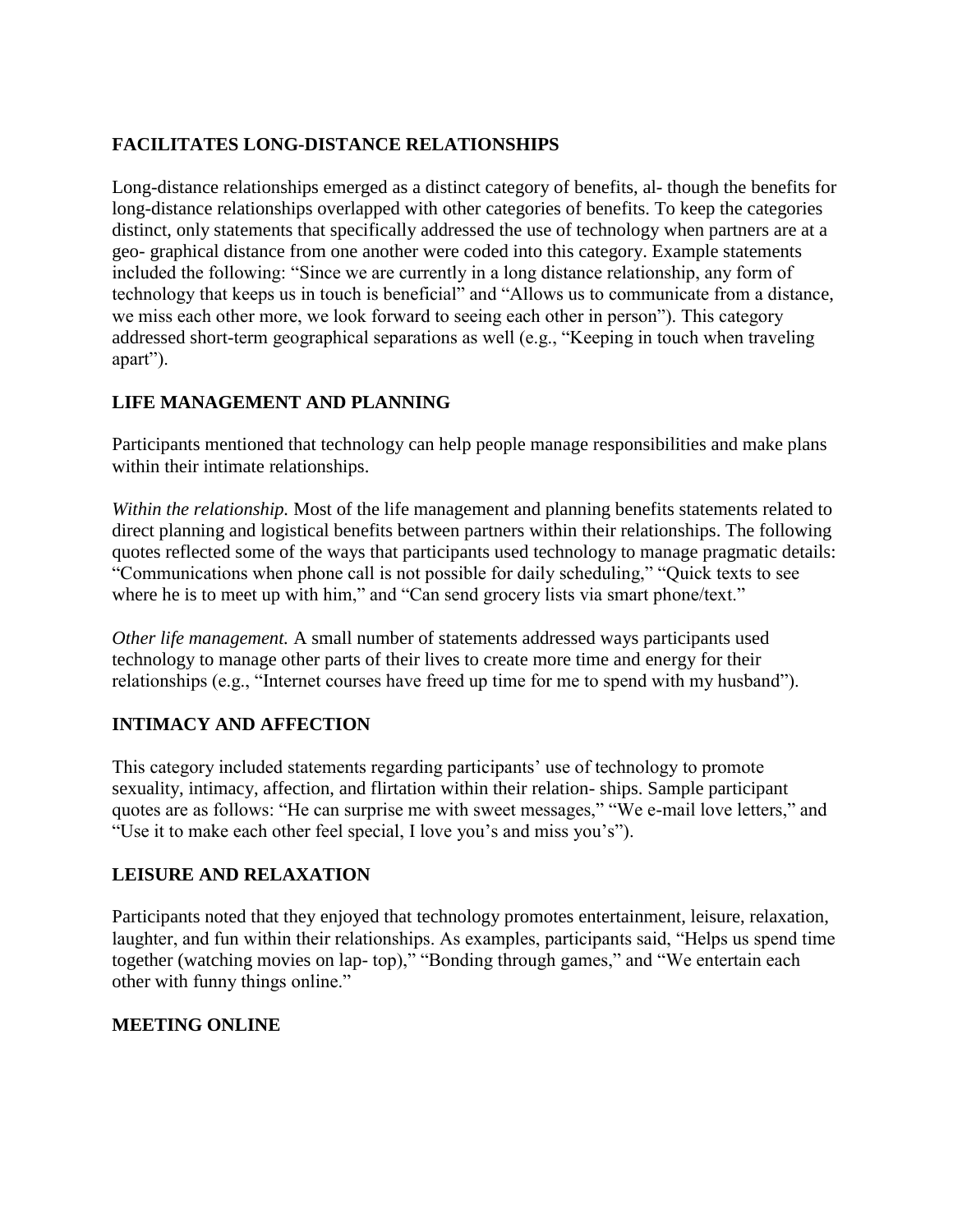These statements addressed ways that technology provides new avenues for partners to meet one another. Several participants said that they met their partners online. Another example quote in this category was that technology "has also allowed for extending the pool of possible mates."

#### **LEARNING ABOUT ONE'S PARTNER**

Reflecting the statements in this category, some people use information de- rived from technology to learn more about their partners. For example, one participant said, "We know more about each other by our social media networking profiles." Another participant indicated using technology for "keeping small tabs on them, seeing what they are really interested in, and seeing how they really feel."

## **CONNECTIONS TO SOCIAL SUPPORT**

Statements in this category indicated that partners may use technology to maintain social support with others, such as friends and family members (e.g., "keeping us in touch with our families of origin" and "keeps us connected with each other's friends and families").

## **PRESERVING RELATIONSHIP MEMORIES**

Although only mentioned by a small number of participants, technology may benefit couples by helping to preserve their relationship memories (e.g., "Can save past conversations" and "Looking at pictures from trips we have taken") was a unique way that participants suggested that technology can help enhance couple relationships.

## **Perceived Negative Impacts of Technology on Intimate Relationships**

Table 3 presents a list and the frequencies of the categories and subcategories of the participants' perceptions about the negative impacts of technology on their relationships.

| Category; subcategories, if applicable           | Frequency |
|--------------------------------------------------|-----------|
| Impairs communication and intimacy               | 284       |
| Compromised communication                        | 149       |
| More superficial and inauthentic communication   | 135       |
| Specific relationship problems                   | 222       |
| Privacy infringements                            | 69        |
| Creates gossip and drama                         | 61        |
| Jealousy and trust issues                        | 59        |
| Online pomography and infidelity                 | 33        |
| Distracts from and infringes on the relationship | 155       |
| Usage patterns                                   | 57        |
| Overuse and addiction                            | 46        |
| Pet peeves with partner's use                    | 11        |
| Features of technology                           | 14        |
| Total perceived negative impacts codes           | 732       |

TABLE 3 Frequencies of Perceived Negative Impacts of Technology Category Codes

Note. Primary codes are in regular text; subcodes, when applicable, are in italicized text.

# **IMPAIRS COMMUNICATION AND INTIMACY**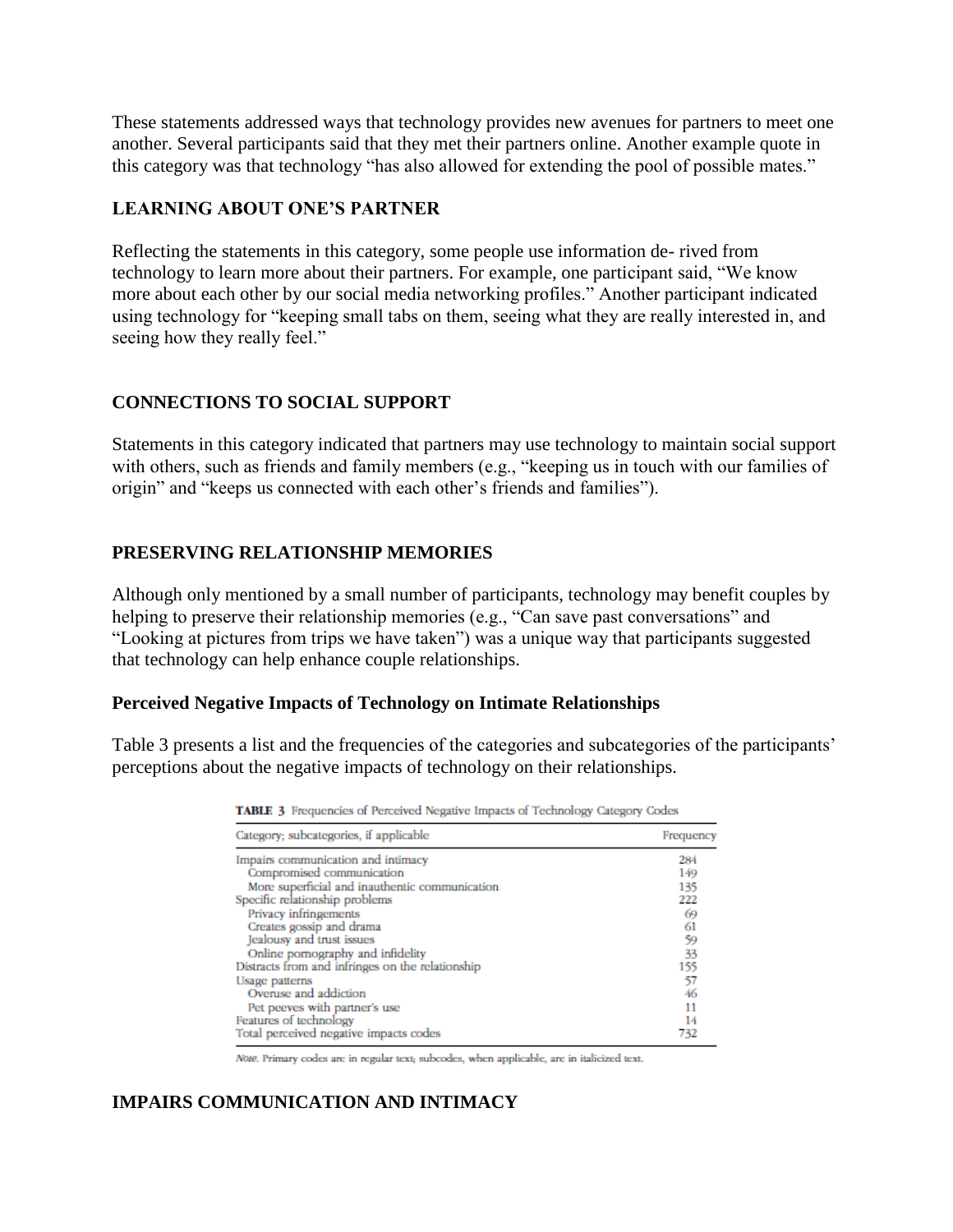The most frequently mentioned negative impacts related to problems related to communication and intimacy.

*Compromised communication.* This category included statements reflecting technology use that leads to miscommunications and providing ways for partners to ignore, avoid, and delay communications. One participant said, "Sometime we misunderstand each other in text and it causes one of us to think the other person is upset when they aren't." Another said, "Can't always sense exactly what he's trying to say, can't always understand his points."

*More superficial and inauthentic communication.* Statements in this subcategory reflected participants feeling that communication through technology-based channels was not equal to face-to-face communication in that it was more superficial and inauthentic, thereby reducing intimacy in the couples' relationships. For example, participants said technology pro- vides a "superficial connection through Facebook or texting," leads to "less personal interactions," and can be "impersonal."

## **SPECIFIC RELATIONSHIP PROBLEMS**

This category included statements about specific problems that can arise from technology within couple relationships.

*Privacy infringements.* First, some participants stated that technology can be used to infringe on their privacy, such as by snooping in accounts and devices and by using technology to check up on them (e.g., "Checking email without knowing" and "There have been times we've gone through each other's accounts, just for peace of mind/reassurance"). Some participants admitted to engaging in these behaviors themselves (e.g., "I stalked his actions" and "I snoop").

*Creates gossip and drama.* Second, number of participants said that technology opens new avenues for problems, gossip, and "drama" to arise related to their relationships. One specific issue that was mentioned in this category was the risk of partners over-sharing the private details of their relationships with others. Some examples of this are as follows: "Ex girlfriends/boyfriends use social media as a way to reach out a lot," "Communication with the 'wrong' people," and "When others invade our relationship on social networks."

*Jealousy and trust issues.* Third, this subcategory included statements reflecting feelings of jealousy and distrust that can arise based on partners' use of technology. For example, participants said, "Jealously over Facebook, not trusting the other person when it comes to the privacy of their inbox" and "He keeps his voicemail code private and I don't like that. Makes me feel like he has something to hide").

*Online pornography and infidelity.* The access that technology pro- vides to online pornography and infidelity was addressed in this category. Some representative comments included the following: "Access to pornography can create insecurities for me;" "I am offended when he looks at videos that show other women half-naked or the like;" and "Easier to cheat."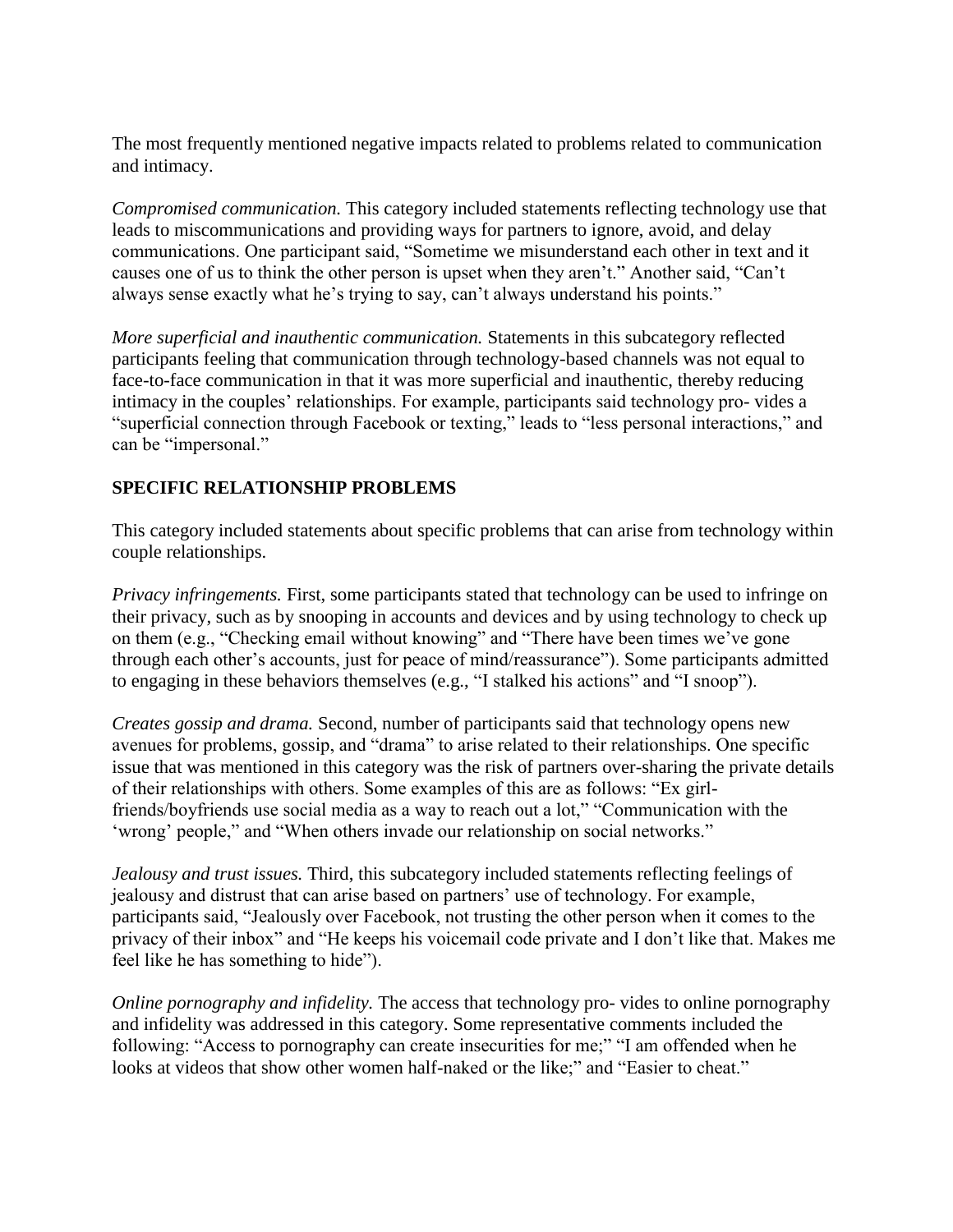## **DISTRACTS FROM AND INFRINGES ON THE RELATIONSHIP**

This category included statements that indicated that technology can distract from one's intimate relationship. This included partners using technology as an escape mechanism (e.g., "Escape mechanism for both, distracting"), having other areas of their lives infringe upon their time for their relationships (e.g., "Distraction during conversation from texting other ppl"), feeling neglected because of their partners being distracted by technology (e.g., "If one of us has something to do online when the other does not that person might feel neglected"), and having less "down time" for their relationships (e.g., "We sometimes get distracted by technology and don't spend time together as we have planned").

## **USAGE PATTERNS**

The statements in this category addressed specific ways that participants or their partners used technology and relationship problems that resulted from them.

*Overuse and addiction.* First, some participants described that one or both partners use technology excessively, sometimes even describing this as an addiction. Some of these participants noted the impact of overuse on one's mood and anxiety levels. Example quotes included the following: "I do have to pry him away from the Play Station at times;" "Causes anxiety/causes depression;" and "Preoccupation with technology while apart from it."

*Pet peeves with partner's use.* Second, a relatively small number of participant statements expressed irritation or annoyance with some of the ways that partners used technology, although these did not reach the level of overuse or addiction (e.g., "Pet peeve alert: Phone use in restaurant" and "Fights over forgetting to carry my phone").

# **FEATURES OF TECHNOLOGY**

Finally, this category reflected participants' sentiments that the features of technologies themselves could contribute to relationship problems. These features related to specific characteristics of technology that could lead to frustrations and stress. The features mentioned included the desirability of ever-emerging new technologies, technology failures, and the high cost of many technologies. For example, one participant said, "Desire for new technology can cause financial stress." Another said, "It is frustrating when we have to settle an argument through Skype and the connection is weak."

## **DISCUSSION**

This study's findings demonstrate the complexity of the impact of technology on intimate relationships. There were notable parallels between the categories that emerged within the categories of perceived benefits of technology and those within the categories of perceived negative impacts. First, the largest category of perceived benefits addressed ways that technology can enhance the communication in relationships. These benefits provided ways for couples to keep in contact when they are apart, to share information and news with one another, and to offer diverse ways to communicate so that communications can be maintained in virtually any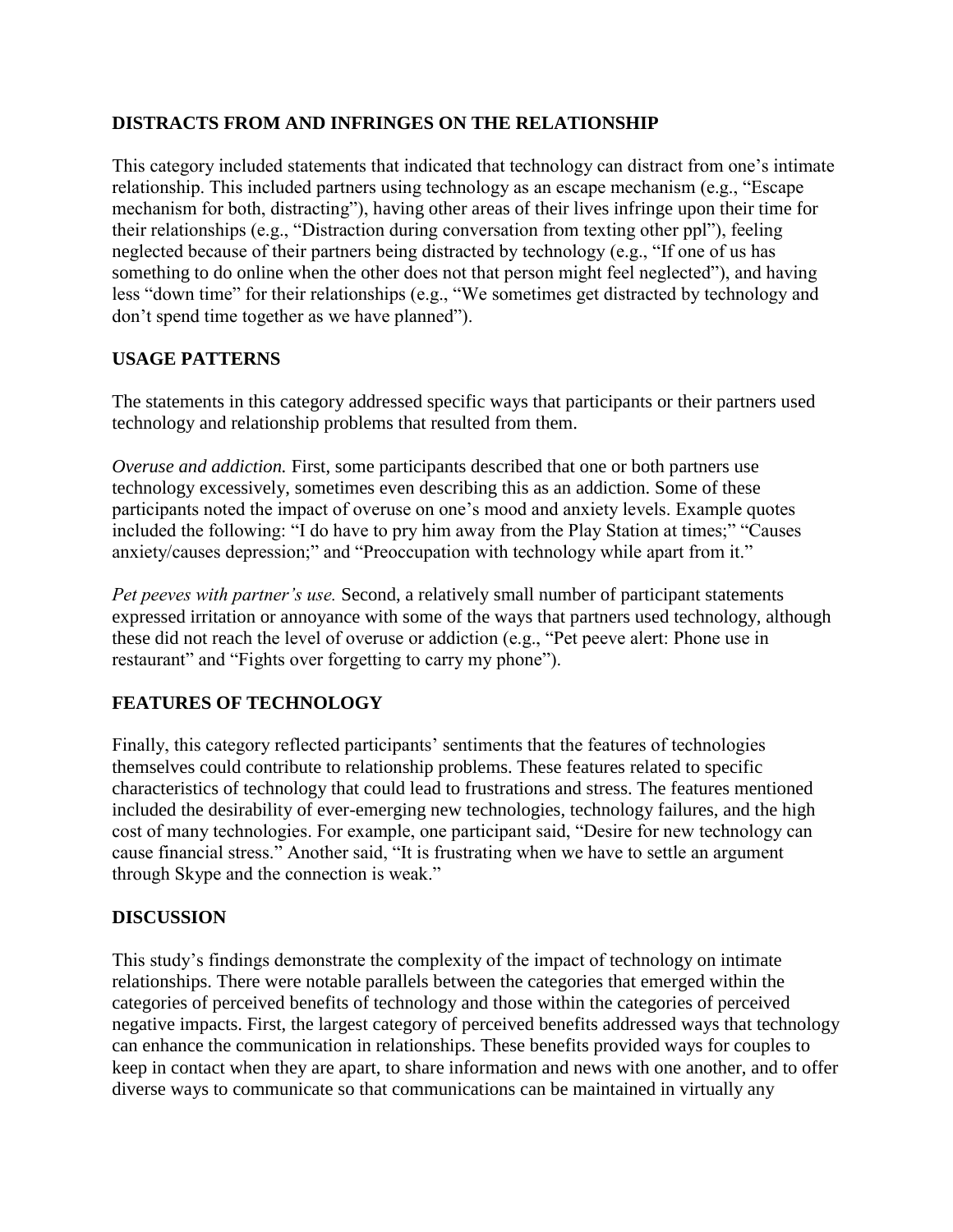circumstance. However, the largest category of perceived negative impacts also related to communication, specifically the ways that technology can com- promise communication and lead to more superficial and inauthentic forms of communication. Therefore, depending on the context, technology can be viewed as both helping and hindering communication within intimate relationships.

A second parallel can be found in the ways that the practical uses of technology can help couples with accessing information, leisure and relaxation, planning, and managing their lives, but technology also can be a major distraction that takes away time and energy from one's relationship and from the enjoyment it can offer. Many participants noted that they enjoy the pleasure they and their partners derive from entertaining or humorous uses of technology. They also noted that they can use technology to help with planning events and completing tasks so that they will be able to enjoy time with their partners. On the other hand, participants also mentioned that technology can significantly distract from their relationships, especially by allowing other areas of their lives to infringe upon their time together. Further, even potentially enjoyable uses of technology (e.g., watching television or gaming) can become negative influences on intimate relationships when they are overused or abused.

Third, participants noted that technology can help them to share intimacy and affection with one another, learn about each other, and stay connected to friends and family members for additional social support. These perceived benefits correspond to some of the specific relationship problems that the participants mentioned could develop through technology. For ex- ample, it is likely that there is a fine line between partners learning about each other through technology and infringing on each other's privacy. In addition, technology can be used to help partners send flirtatious, affectionate, and sexual messages to one another. At the same time, these uses can be part of infidelity with others outside of the relationship. Likewise, technology used for sexual purposes (e.g., accessing online pornography) can enhance relationships when it is viewed as mutually pleasurable, but it can potentially contribute to relational problems as well. Finally, technology can provide partners with greater access to other people outside of their relationships, and this access can either support their relationships, such as when the social support is viewed as positive, or hinder them, such as when they contribute to gossip or jealousy and trust issues.

The remaining categories suggest that technology can serve very specific functions in intimate relationships. On the positive side, technology can help couples develop and maintain longdistance relationships, meet prospective partners, and preserve relationship memories. However, specific features of technology also can contribute to relationship stress, such as when technological glitches happen or over the expenses associated with some technologies.

The fact that the number of positive and negative statements (i.e., 723 and 732) regarding the potential impact of technology on intimate relationships was nearly equal demonstrates the complexity of this issue. Our findings support the need for more of a "both/and" view of the impact of technology, rather than an "either/or." In other words, technology can be both positive and negative, and understanding this more inclusive perspective appears to be a more beneficial direction for future research and practice compared with trying to determine whether the net effect of technology is *good* or *bad* for couple relationships.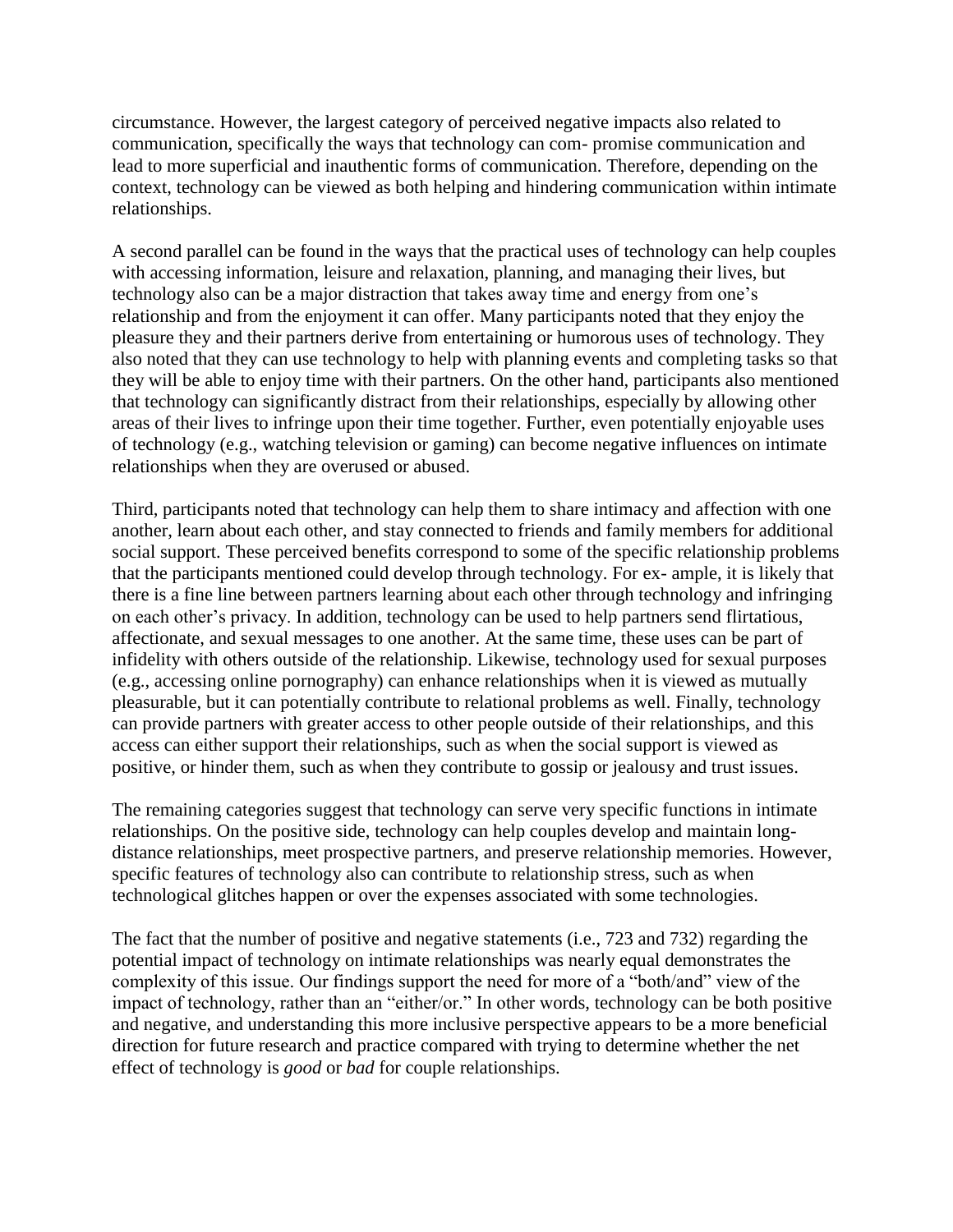### **Limitations**

The findings of this study must be considered in light of the study's methodological limitations. First, participants were drawn from one university, and it is possible that university-specific or geographic influences biased participants toward certain uses or perceptions of technology. In addition, college students may be a unique population with regard to technology use (Baym et al., 2007; Hertlein & Webster, 2008). Younger and more highly educated people are thought to be more frequent users of technology (Rasanen & Kouvo, 2007). In particular, most university students, whether in undergraduate or graduate studies, are required to use technology on a daily basis as part of their studies (e.g., for completing assignments, communicating with faculty and classmates). This fact, combined with the relatively younger age of the sample, may mean that this study's sample was more technology-savvy and reliant than the general population.

Second, people participated in this study individually, and it is possible that partners within the same relationship hold different views about how technology impacts their relationships. The lack of dyadic data means that we interpreted the findings outside of the unique relationship context for each participant. Third, the majority of participants' responses were relatively brief statements, and additional details might have provided a richer understanding of the ways that technology impacts their relationships. By collecting qualitative data via an electronic survey, compared with if data collection occurred in person through an interview or focus groups, we were unable to ask participants for clarification about their statements. Finally, although the brevity of the participants' statements were appropriate for being coded by only one coder for each statement, we are unable to report on any interrater reliability of the coding system. This limitation can be addressed by including multiple coders in similar future research.

## **Implications for Theory**

Hertlein (2012) and Hertlein and Blumer (2013) outlined a multitheoretical model for understanding the impact of technology in relationships, which integrated (a) the family ecology model, (b) the structural–functional model, and (c) the interaction–constructionist perspective. This model suggests that technology impacts relationships because (a) technology has impacted the ecological environment surrounding couple and family life, (b) families experience structural shifts resulting from their integration with technology, and (c) communication and other relational processes change due to influences of technology. In all, technology fundamentally shifts how intimate relationships are formed and maintained over time, and it also introduces new potential areas of problems and vulnerabilities that couples may experience. The findings of the current study support Hertlein's model of the significant impact that technology has on all aspects of couples' relationships, particularly related to how people express their roles, boundaries, and communication patterns through the use of various forms of technology.

A stronger theoretical basis for understanding the impact of technology on intimate relationships will be important for both future research and practice. We encourage future researchers to consider drawing from theo- ries developed in the information technology field to inform therapy-focused theoretical conceptualizations. For example, the Unified Theory of Acceptance and Use of Technology (Venkatesh, Morris, Davis, & Davis, 2003) is a model that conceptualizes how people consider whether and how they will use specific technologies, and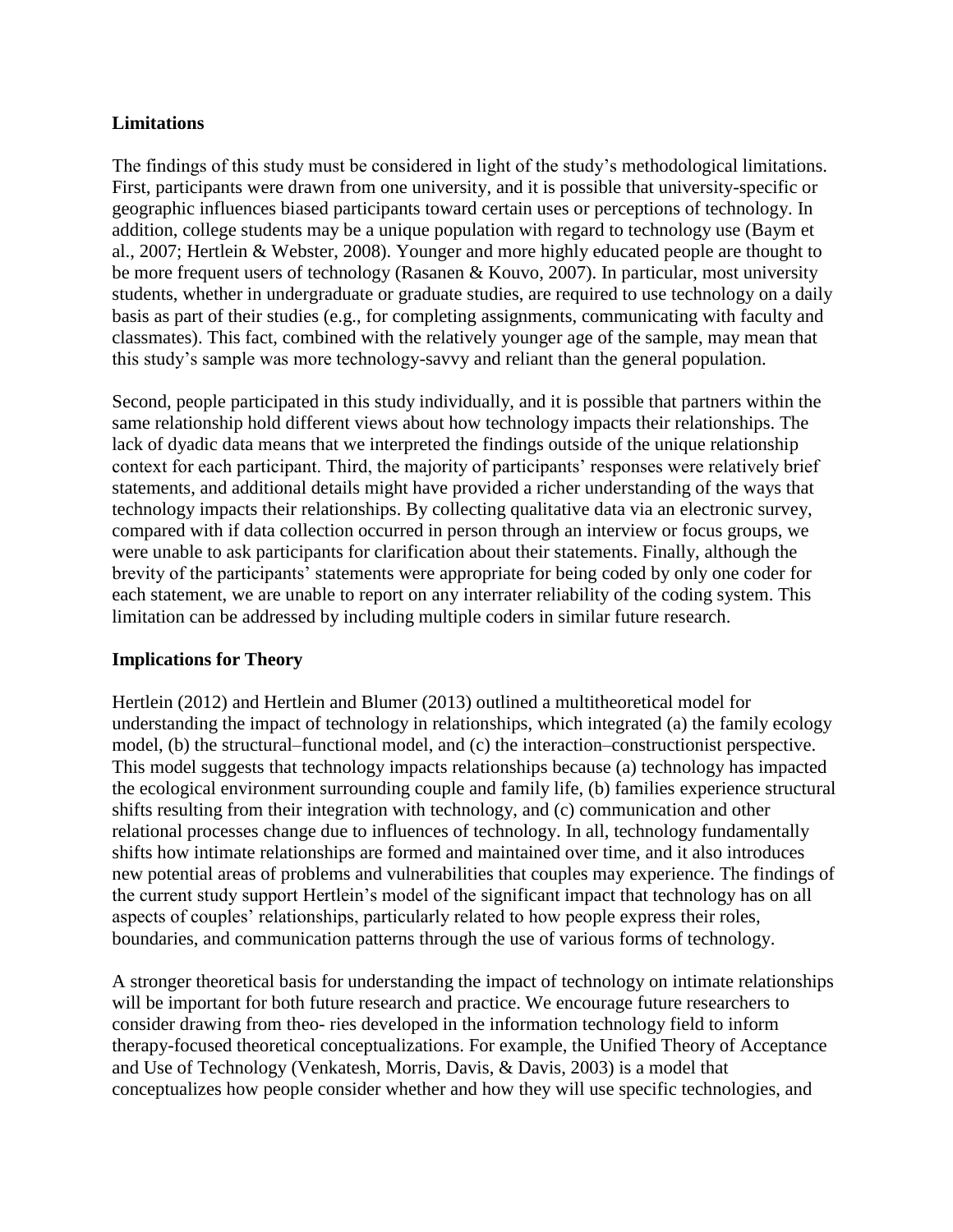this theory may provide a framework for understanding the relational impacts of more specific technologies. Of course, increasingly different types of technological devices perform similar functions. For example, messaging, video chatting, Internet browsing, and e-mailing all can be done on most computers, tablets, and smartphones. Therefore, future researchers should consider the best strategies for studying the impact of both specific technological devices and specific technological functions on couple relationships. In addition, the findings of this study underscore the importance of future theoretical developments encompassing a view that technology can simultaneously support and hinder intimacy, even within the same relationships.

## **Implications for Couple Therapy**

Despite the proliferation of technology use (Pew Research Center, 2013), it appears that this important aspect of relationship functioning is only beginning to be addressed by couple therapists (Hertlein, 2012). The findings of this study suggest possible areas for clinical assessment to determine whether partners' technology use is creating any problems within their relationships, such as jealousy and trust issues, privacy infringements, communication impairments, and online infidelity. The latter issue of online infidelity has received perhaps the most attention in prior research. Counselors working with clients who have experienced online infidelity can be helped to improve their communication, and the counselor also should assess for other problems in the couple's relationship, such as sex addiction (Young et al., 2000). Other important strategies include helping the couple rebuild trust and commitment (Young et al.), establishing clear goals for treatment, maintaining a nonjudgmental stance, helping clients process their feelings of shame, determining the best approach for treatment (e.g., individual versus couples), and establishing clear rules regarding the use of technology associated with the affair (Young et al.).

Despite all of the potential negative impacts, the numerous positive impacts of technology suggest that therapists can help couples identify useful strategies for applying technology to enhancing their intimacy. Therapists can help couples negotiate the rules and processes related to technology that may be negatively impacting their relationship functioning (Hertlein, 2012). Potentially useful interventions include having couples experiment with new communication channels and using electronic communication to write out their thoughts about conflict-ridden topics (Hertlein, 2010). In addition, Hertlein and Webster (2008) suggested that counselors should help their couples negotiate agreements about which online behaviors (e.g., communications with others outside of the relationship and viewing pornography online) are acceptable and agreeable to both partners and which behaviors are not.

## **Implications for Future Research**

Previously identified needs for future research include developing more stan- dardized definitions, ensuring appropriate inclusion of all genders in study samples, controlling for potentially confounding variables, and studying this topic more broadly and comprehensively (Hertlein & Webster, 2008). In addition, a need remains for studying the impact of specific technologies (e.g., text messaging, smartphones, and the Internet) on relationships rather than focusing more broadly on technology overall (Hertlein, 2012; Hertlein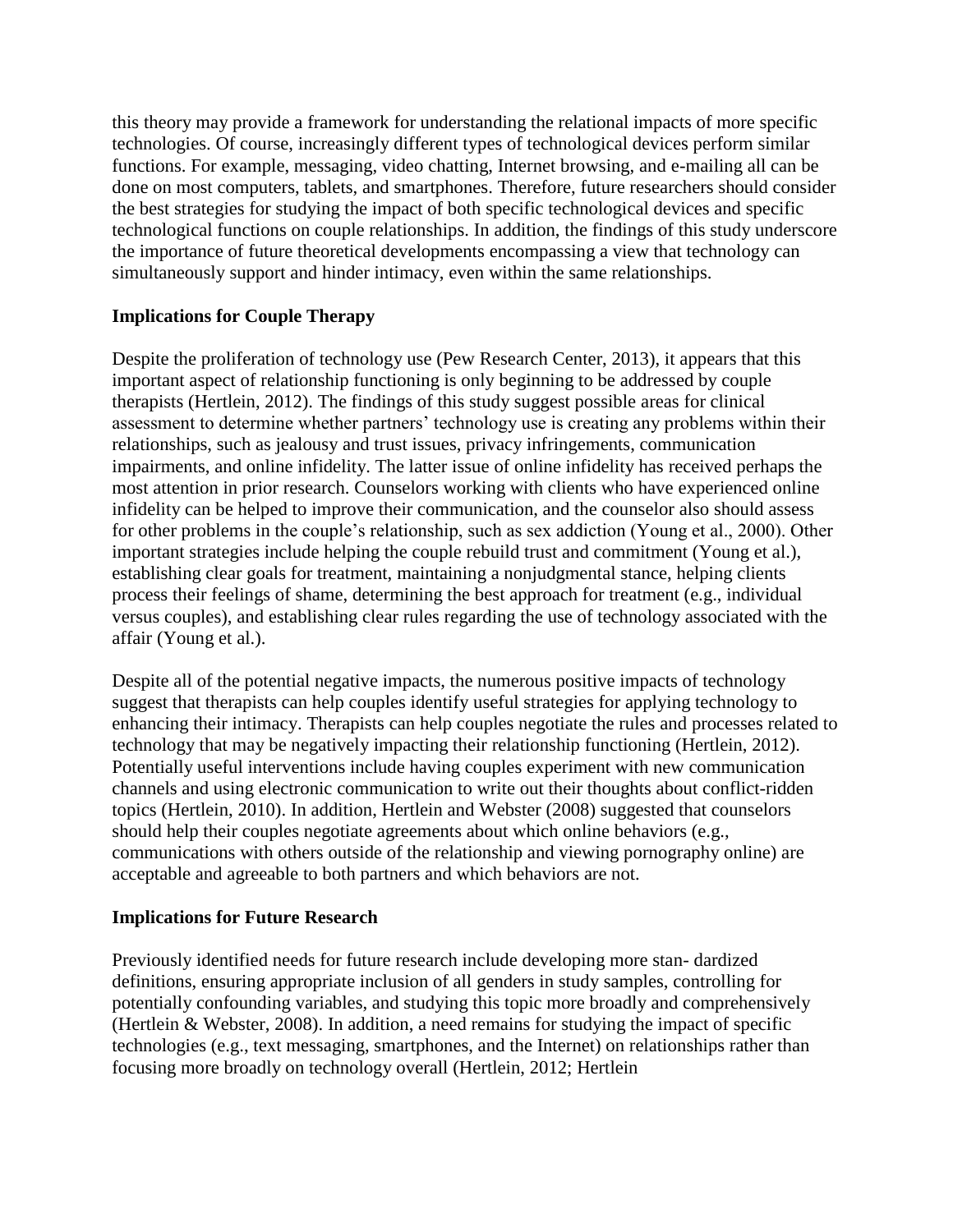& Webster, 2008). This area is likely to continue to grow and change as new technologies emerge. Further research also is needed to identify the role of technology in various stages of relationships, from the start to finish (Sprecher, 2009).

The current study's findings raise the important question of what factors determine whether a couple will be negatively or positively impacted by technology, and this question encompasses several subquestions. First, future research can address the personal characteristics of partners that influence their views of technology as beneficial or harmful to their relationships. Second, research can examine the relationship dynamics that precede and result from both positive and negative uses of technology. A third important area for future research is to examine the extent to which partners' uses of technology reflect their relationship dynamics in face-to-face interactions. Finally, we encourage future researchers to identify specific strategies that couples can use within their relationships to engage technology for enhancing their relationships, and then test whether these strategies can be taught through therapy or educational interventions.

## **CONCLUSION**

Technology has become an integral part of people's lives and relationships in modern life. Technology can offer many pleasurable and useful functions for couples looking to strengthen and build their relationships. At the same time, technology can contribute to dysfunctional dynamics within couple relationships. The findings of this study illustrate the complex role of technology in intimate relationships. This area of research and practice is likely to continue to grow to be increasingly important for both research and clinical work as new technologies continue to emerge and change the way that people live their lives and interact in relationships.

## **REFERENCES**

- Baker, A. (2002). What makes an online relationship successful? Clues from couples who met in cyberspace. Cyberpsychology & Behavior, 5, 363–375. doi:10.109/109493102760275617
- Baym, N. K., Zhang, Y. B., Kunkel, A., Ledbetter, A., & Lin, M-C. (2007). Relational quality and media use in interpersonal relationships. New Media & Society, 9, 735–752. doi:10.1177/1461444 070 0339
- Blumer, M. L. C., Hertlein, K.M., Allen, H., & Smith, J. M. (2013). How many bytes does it take? A content analysis of cyber issues in couple and family therapy journals. Journal of Marital and Family Therapy. Advance online publication. doi:10.1111/j.1752- 0606.2012.00332.x
- Coyne, S. M., Busby, D., Bushman, B. J., Gentile, D. a., Ridge, R., & Stockdale, L. (2012). Gaming in the game of love: Effects of video games on conflict in couples. Family Relations, 61(3), 388–396. doi:10.1111/j.1741-3729.2012.00712.x
- Elo, S., & Kyngas, H. (2008). The qualitative content analysis process. Journal of Advanced Nursing, 62, 107–115. doi:10.1111/j.1365-264.2007.04569.x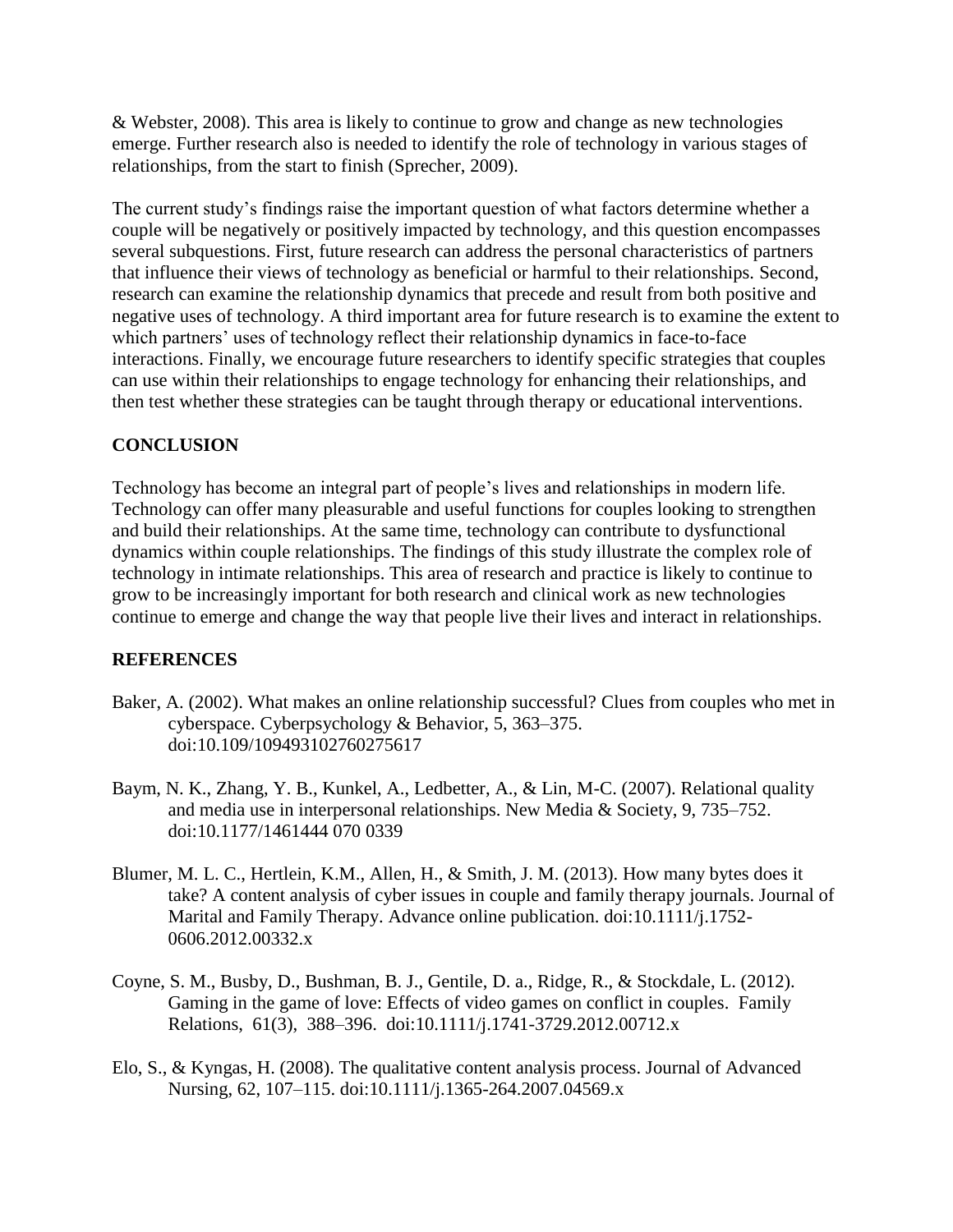- Helper, E. J., & Whitty, M. T. (2010). Netiquette within married couples: Agreement about acceptable online behavior and surveillance between partners. Computers in Human Behavior, 26, 916–926. doi:10.1016/j.chb.2010.02.006
- Hertlein, K. M. (2010). The integration of technology into sex therapy. Journal of Family Psychotherapy, 21, 117–131. doi:10.100/0975350902967333
- Hertlein, K. M. (2012). Digital dwelling: Technology in couple and family relation- ships. Family Relations, 61, 374–377. doi:10.1111/j.1741-3729.2012.00702.x Hertlein, K. M., &
- Kerkof, P., Finkenauer, C., & Muusses, L. D. (2011). Relational consequences of compulsive Internet use: A longitudinal study among newlyweds. Human Communication Research, 37, 147–173. doi:10.1111/j.146-295.2010.01397.x
- Lanigan, J. D. (2009). A sociotechnological model for family research and intervention: How information and communication technologies affect family life. Marriage & Family Review, 45(6), 587–609. doi:10.100/01494920903224194
- Manning, J. C. (2006). The impact of Internet pornography on marriage and the family: A review of the research. Sexual Addiction and Compulsivity, 13, 131–165. doi:10.100/1072016060070711
- Papp, L. M., Danielewicz, J., & Cayemberg, C. (2012). "Are we Facebook official?" Implications of dating partners' Facebook use and profiles for intimate relation- ship satisfaction. Cyberpsychology, Behavior and Social Networking, 15, 5–90. doi:10.109/cyber.2011.0291
- Perry, M. S., & Werner-Wilson, R. J. (2011). Couples and computer-mediated communication: A closer look at the affordances and use of the channel. Family and Consumer Sciences Research Journal, 40(2), 120–134. doi:10.1111/j.1552- 3934.2011.02099.x
- Pew Research Center. (2013). Trend data from the Pew Internet & American Life Project. Retrieved from<http://pewinternet.org/Static-Pages/Trend-Data-%2Adults%29.aspx>
- Rasanen, P., & Kouvo, A. (2007). Linked or divided by the web? Internet use and sociability in four European countries. Information, Communication, & Society, 10, 219–241. doi:10.1080/13691180701307461
- Schnurr, M. P., Mahatmya, D., & Basche, R. A. (2013). The role of dominance, cyber aggression perpetration, and gender on emerging adults' perpetration of inti- mate partner violence. Psychology of Violence, 3, 70–73. doi:10.1037/a0030601
- Sprecher, S. (2009). Relationship initiation and formation on the Internet. Marriage & Family Review, 45, 761–772. doi:10.1080/01494920903224350